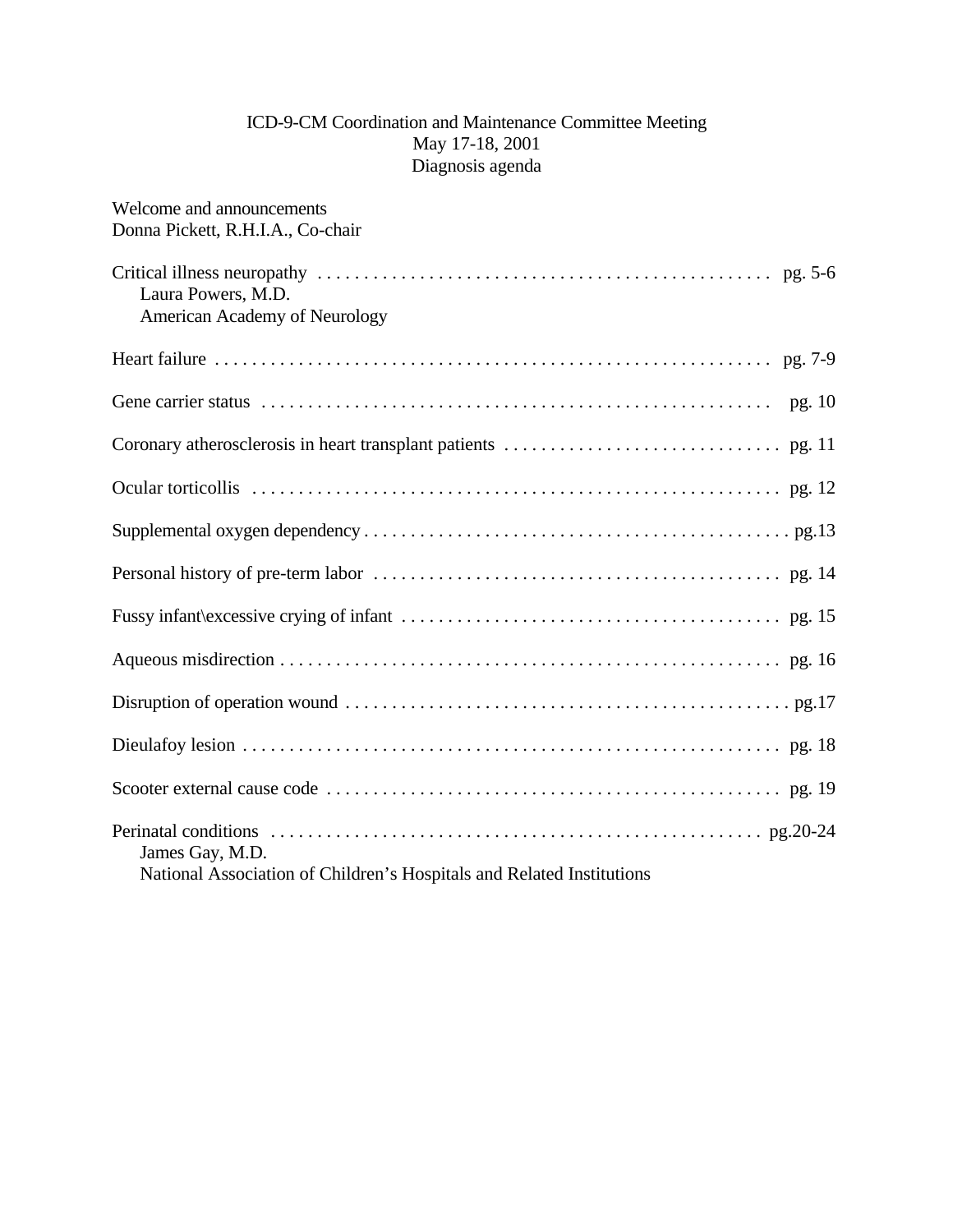| Roslyn Laakso, R.H.I.T., CCS-P<br>Long-Term Care Section<br>American Health Information Management Association                |
|-------------------------------------------------------------------------------------------------------------------------------|
| Excludes notes $\dots \dots \dots \dots \dots \dots \dots \dots \dots \dots \dots \dots \dots \dots \dots \dots \dots$ pg. 29 |
|                                                                                                                               |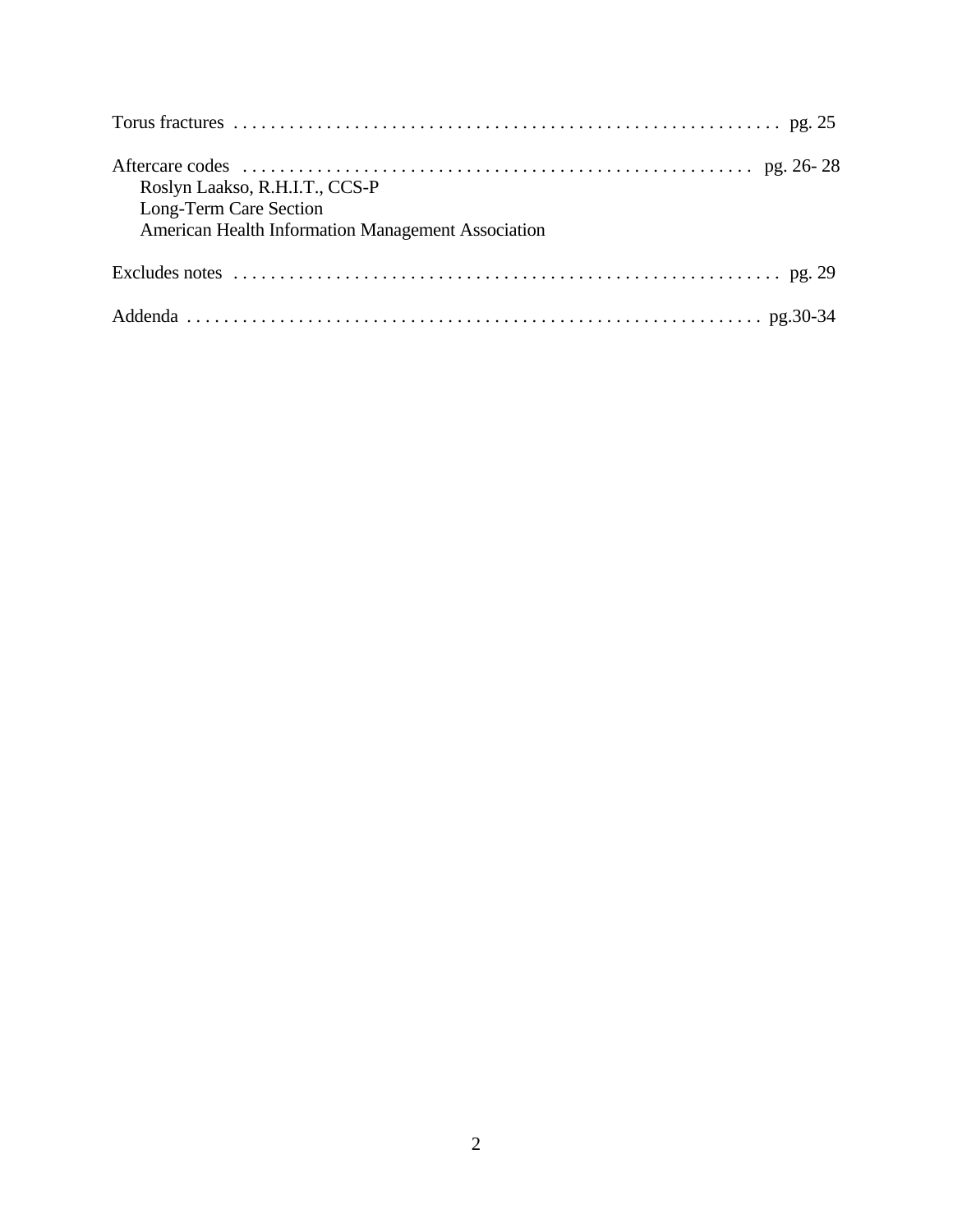Mailing Address:

National Center for Health Statistics ICD-9-CM Coordination and Maintenance Committee 6525 Belcrest Road, Room 1100 Hyattsville, Maryland 20782

Fax: (301) 458-4022

| Donna Pickett:  | Room 1100 (301) 458-4200<br>E-mail: dfp4@cdc.gov   |  |
|-----------------|----------------------------------------------------|--|
| Amy Blum:       | Room 1100 (301) 458-4200<br>E-mail: $alb8@cdc.gov$ |  |
| David Berglund: | Room 1100 (301) 458-4200<br>E-mail: $zhc2@cdc.gov$ |  |
| Lizabeth Wing:  | Room 1100 (301) 458-4200<br>E-mail: llw4@cdc.gov   |  |

NCHS Classification of Diseases web page: http://www.cdc.gov/nchs/icd9.htm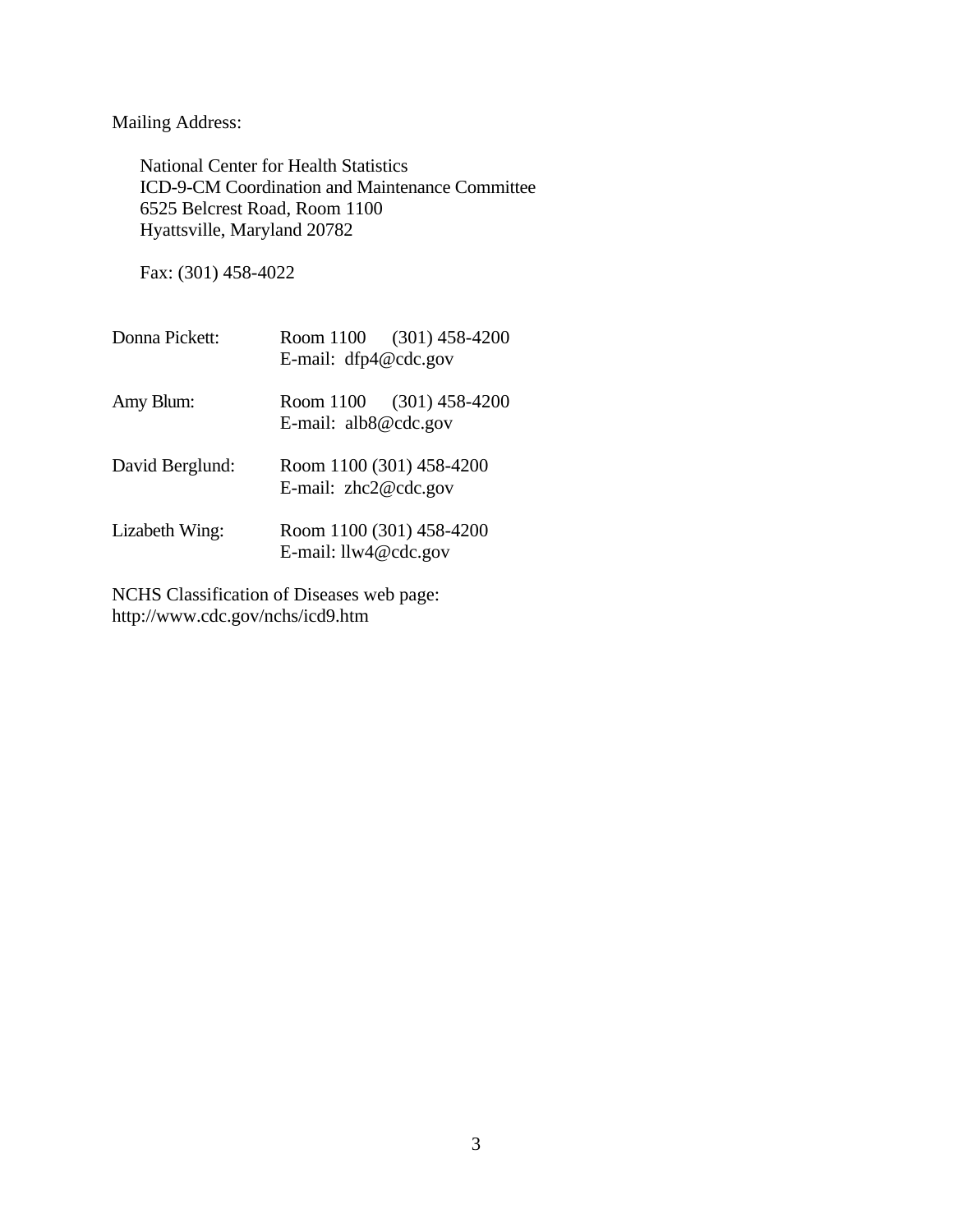# ICD-9-CM Timeframes

| March 17, 2001     | Deadline for submission of proposals for the May 17-18, 2001<br>C&M meeting                       |
|--------------------|---------------------------------------------------------------------------------------------------|
| May 17-18, 2001    | ICD-9-CM C&M meeting                                                                              |
| September 1, 2001  | Deadline for submission of proposals for the November 1-2, 2001<br>C&M meeting                    |
| November 1-2, 2001 | ICD-9-CM C&M meeting                                                                              |
| January 10, 2002   | Deadline for submission of comments on proposals from the May<br>2001 and November 2001 proposals |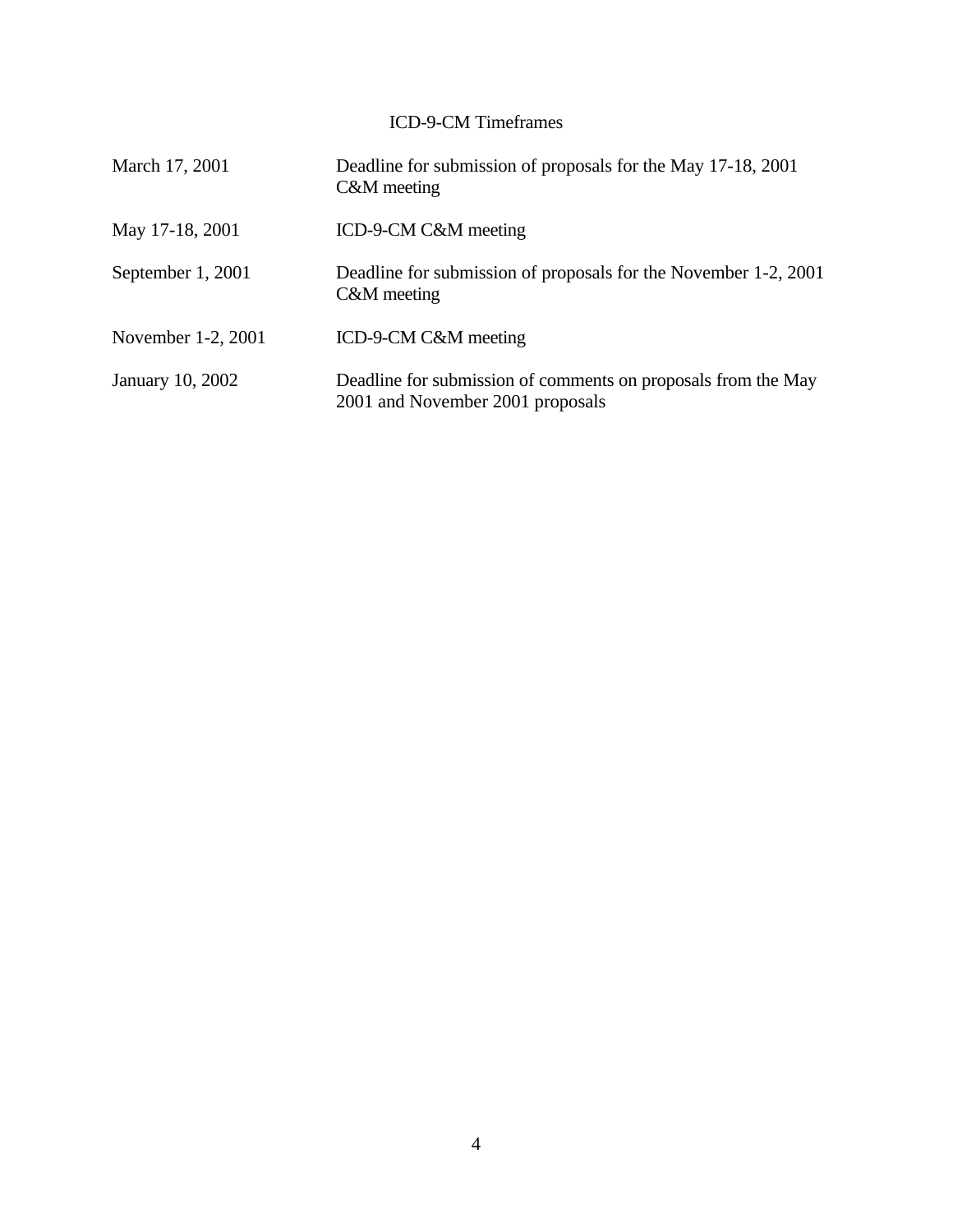Topic: Critical illness neuropathy

The American Academy of Neurology has submitted a proposal for new codes for Critial illness neuropathy. Critical illness neuropathy has two components, critical illness polyneuropathy (CIP) and critical illness myopathy (CIM). CIP has been increasingly recognized as a major cause of prolonged morbidity associated with sepsis and multiple organ failure. It is presumed secondary to the Systemic Inflammatory Response Syndrome (SIRS). Both have diagnostic criteria established by Intensive Care Medicine and Neurology specialists.

CIP is an acute axonal neuropathy, both sensory and motor, with changes that can be demonstrated with conventional electrophysiologic testing. Severe weakness is common, often causing difficulty in weaning from mechanical ventilation. It must be differentiated from spinal cord dysfunction, motor neuron disease, Guillain-Barre syndrome, and critical illness myopathy.

CIM is also a cause of difficulty in weaning from mechanical ventilation and prolonged recovery time after illness. It has often been described in patients who receive both neuromuscular blocking agents and corticosteroids in asthma and organ transplant patients.

It is being proposed that new codes be created for these conditions, and that an entry for the underlying SIRS be added to the alphabetic index. The entry is consistent with advice previously published in Coding Clinic for ICD-9-CM.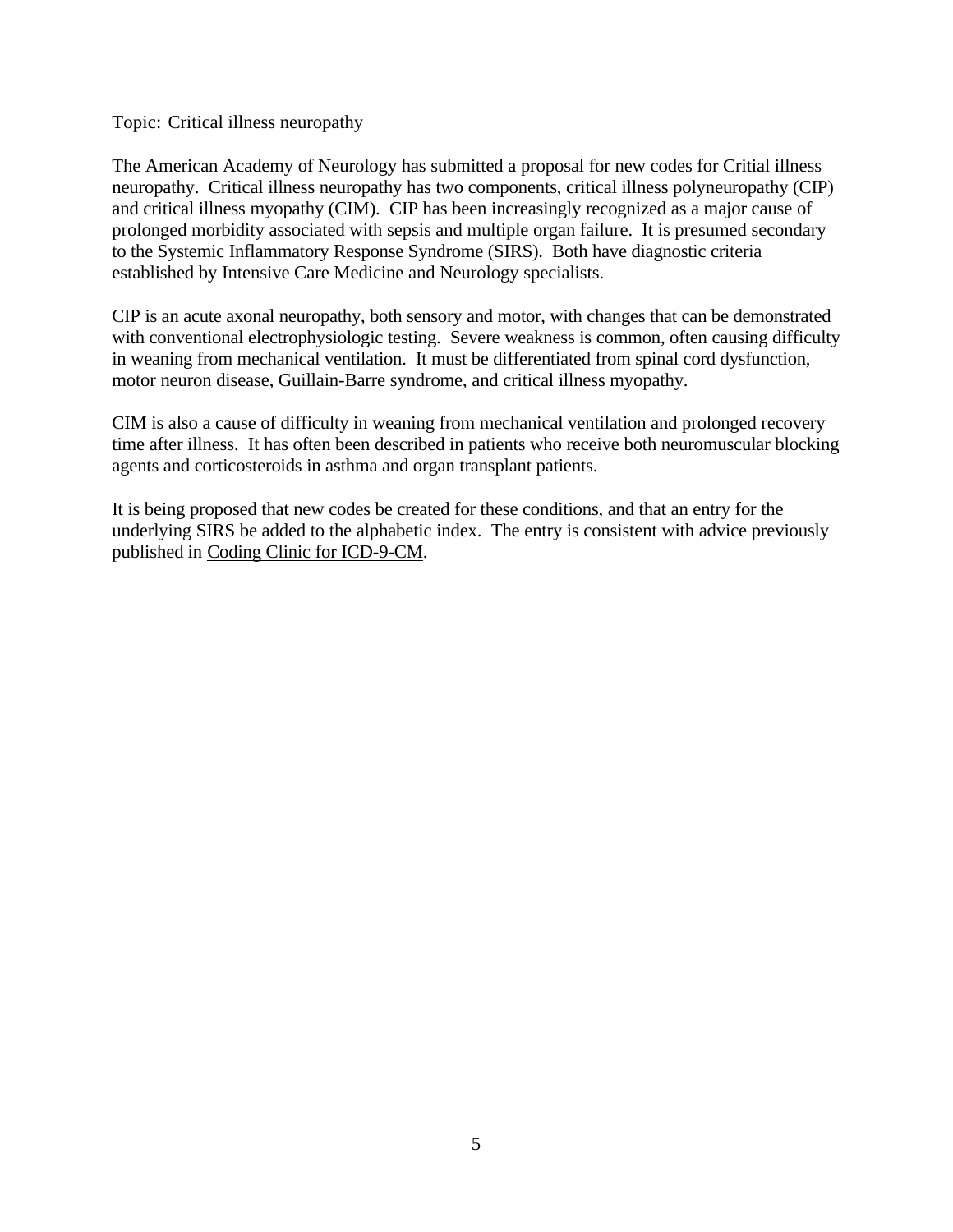Topic: Critical illness neuropathy, continued:

# TABULAR MODIFICATIONS

|                                             | 357                        | Inflammatory and toxic neuropathy                                                                                                                              |
|---------------------------------------------|----------------------------|----------------------------------------------------------------------------------------------------------------------------------------------------------------|
|                                             |                            | 357.8 Other<br>Chronic inflammatory demyelinating polyneuritis                                                                                                 |
| New code                                    |                            | 357.81 Chronic inflammatory demyelinating polyneuritis                                                                                                         |
| New code<br>Add                             |                            | 357.82 Critical illness polyneuropathy<br>Acute motor neuropathy                                                                                               |
| New code                                    |                            | 357.89 Other inflammatory and toxic neuropathy                                                                                                                 |
|                                             | 359                        | Muscular dystrophies and other myopathies                                                                                                                      |
|                                             |                            | 359.8 Other myopathies                                                                                                                                         |
| New code<br>Add<br>Add<br>Add<br>Add<br>Add |                            | 359.81 Critical illness myopathy<br>Acute necrotizing myopathy<br>Acute quadriplegic myopathy<br>Intensive care (ICU) myopathy<br>Myopathy of critical illness |
| New code                                    |                            | 359.89 Other myopathies                                                                                                                                        |
|                                             |                            | <b>INDEX MODIFICATION</b>                                                                                                                                      |
|                                             | $C$ <sub>rm</sub> $d$ romo |                                                                                                                                                                |

Syndrome Add Systemic inflammatory response (038.9)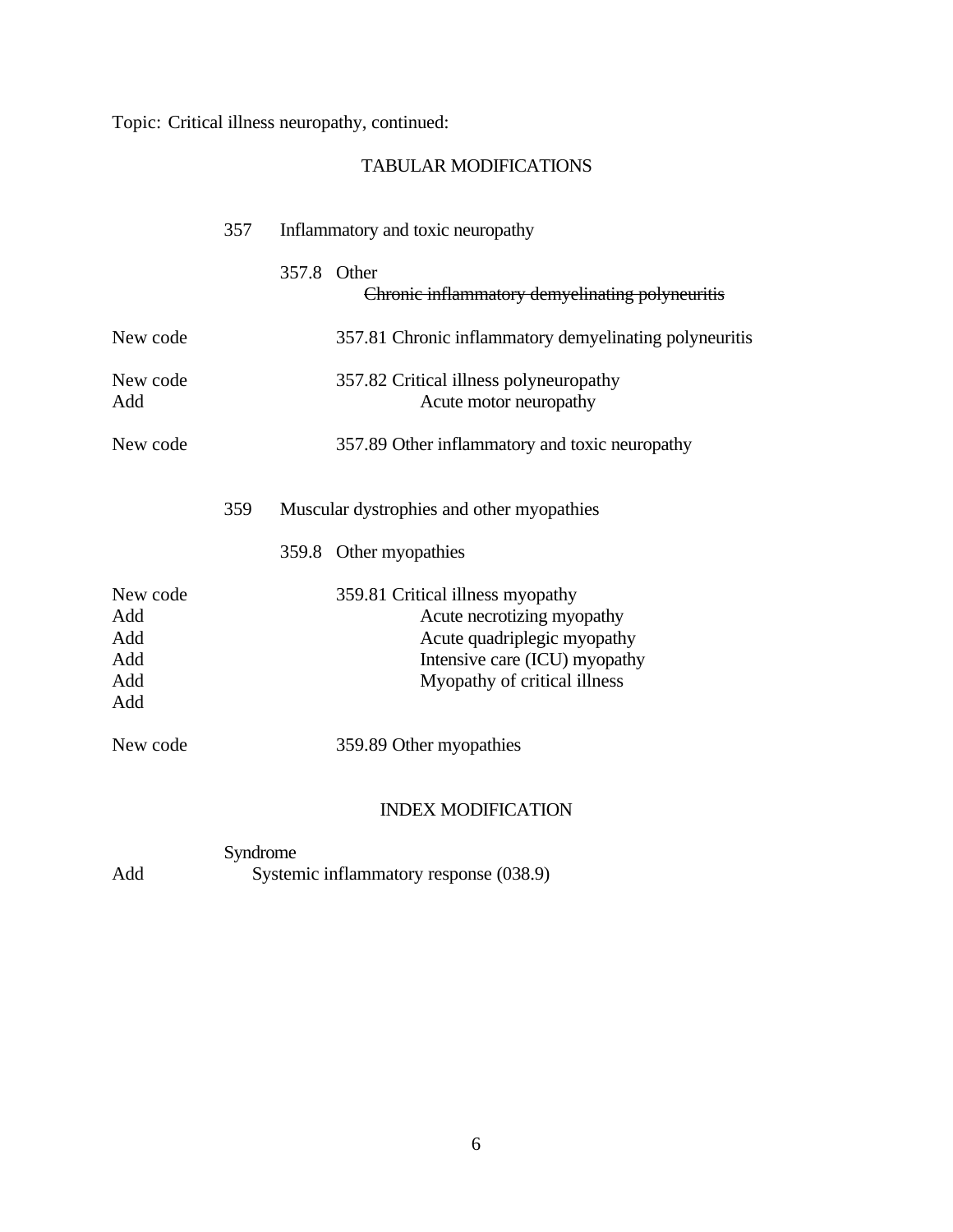#### Topic: Heart Failure

Heart failure is a clinical syndrome or condition characterized by:

- (1) signs and symptoms of intravascular and interstitial volume overload, including shortness of breath, rales, and edema, or
- (2) manifestations of inadequate tissue perfusion, such as fatigue or poor exercise tolerance.

These signs and symptoms result when the heart is unable to generate a cardiac output sufficient to meet the body's demands. The term "heart failure" is not interchangeable with "congestive heart failure" because many patients with heart failure do not manifest pulmonary or systemic congestion.

Heart failure affects an estimated 2 million Americans. It is associated with mortality in approximately 10 percent of those patients after one year and 50 percent after five years. In addition, quality of life is greatly reduced for many heart failure patients, who often experience physical symptom and reduced functional status.

Heart failure may be considered in a couple of ways. One is to look at pump failure and symptoms, while another is to look at myocardial failure based on the cardiac output and ejection fraction. The pump failure may be due to myocardial failure or to other causes which may involve mechanical abnormalities (e.g. high output failure), or altered cardiac rhythm. The degree of myocardial failure is more predictive of mortality than the symptoms related to pump failure.

Another term which may be used to describe heart failure is acute. While it would be most important to have this designation for congestive heart failure, it is also applicable for the other types of heart failure.

Because the guidelines, developed in 1994 by the Agency for Healthcare Research and Quality in association with the American Heart Association/American College of Cardiology, define systolic and diastolic dysfunction a request from Kaiser Permanente of the Mid-Atlantic states was received to expand the current 428 category establishing new codes that would better track patients by the more specific distinctions of this disease.

Categories 402 and 404 have codes specific to congestive heart failure so it is also proposed to add use additional code notes to those categories which would instruct the use of the specific 428.0 code to describe which kind of congestive heart failure the patient has.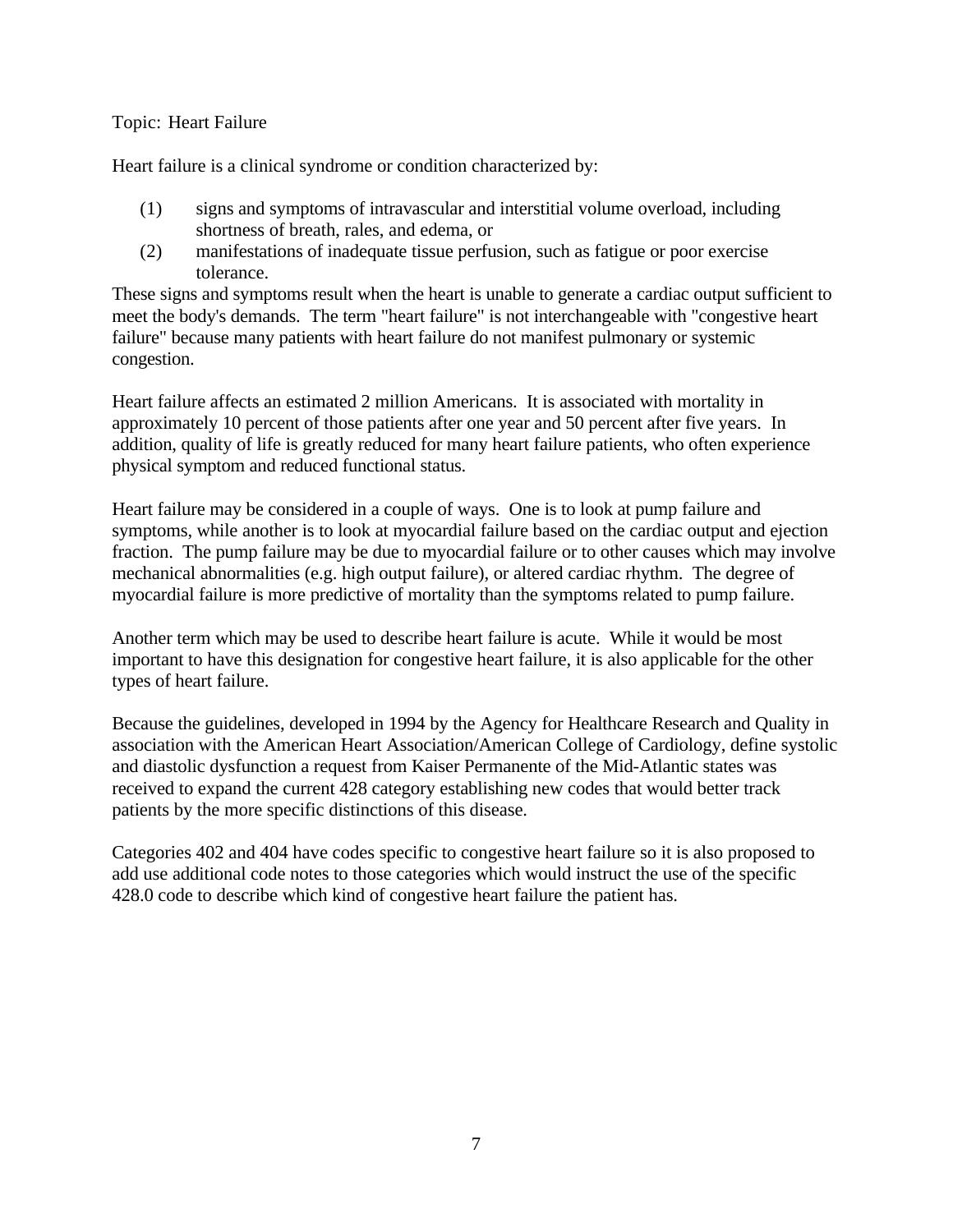Topic: Heart failure, continued:

# TABULAR MODIFICATION

|                                                                                                                 | 402 | Hypertensive heart disease                                                                                                                                                                                                                                                                                                                                                                                                                                                                                                                                                                                                                                            |
|-----------------------------------------------------------------------------------------------------------------|-----|-----------------------------------------------------------------------------------------------------------------------------------------------------------------------------------------------------------------------------------------------------------------------------------------------------------------------------------------------------------------------------------------------------------------------------------------------------------------------------------------------------------------------------------------------------------------------------------------------------------------------------------------------------------------------|
| Add                                                                                                             |     | Use additional code to specify type of congestive heart failure (428.00-<br>428.09)                                                                                                                                                                                                                                                                                                                                                                                                                                                                                                                                                                                   |
|                                                                                                                 | 404 | Hypertensive heart and renal disease                                                                                                                                                                                                                                                                                                                                                                                                                                                                                                                                                                                                                                  |
| Add                                                                                                             |     | Use additional code to specify type of congestive heart failure (428.00-<br>428.09)                                                                                                                                                                                                                                                                                                                                                                                                                                                                                                                                                                                   |
|                                                                                                                 | 428 | Heart failure                                                                                                                                                                                                                                                                                                                                                                                                                                                                                                                                                                                                                                                         |
|                                                                                                                 |     | 428.0 Congestive heart failure                                                                                                                                                                                                                                                                                                                                                                                                                                                                                                                                                                                                                                        |
| New code<br>New code<br>New code<br>New code<br>New code<br>New code<br>New code<br>New code<br>New code<br>Add |     | 428.00 Unspecified congestive heart failure<br>428.01 Diastolic congestive heart failure<br>428.02 Systolic congestive heart failure<br>428.03 Combined systolic and diastolic congestive heart failure<br>428.04 Acute congestive heart failure, not specified as diastolic or<br>systolic<br>428.05 Acute diastolic congestive heart failure<br>428.06 Acute systolic congestive heart failure<br>428.07 Acute combined systolic and diastolic congestive heart<br>failure<br>428.08 Other acute congestive heart failure<br>Acute congestive heart failure due to causes other than<br>myocardial failure<br>Acute high output heart failure with congestive heart |
| New code<br>Add                                                                                                 |     | failure<br>428.09 Other congestive heart failure<br>Congestive heart failure due to causes other than<br>myocardial failure<br>High output heart failure with congestive heart failure                                                                                                                                                                                                                                                                                                                                                                                                                                                                                |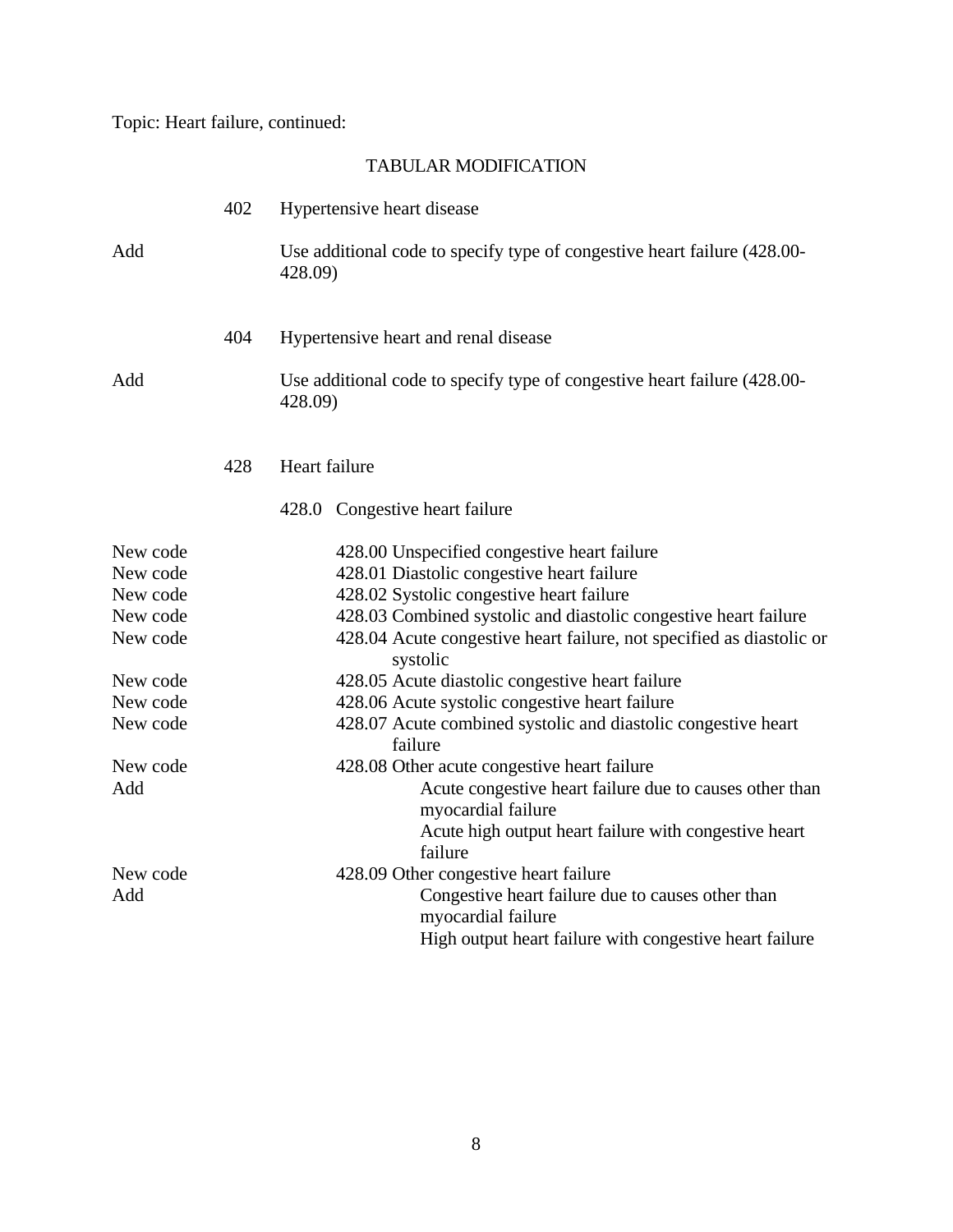Topic: Heart failure, continued:

## 428.1 Left heart failure

| 428.11 Diastolic left heart failure<br>428.12 Systolic left heart failure<br>428.13 Combined systolic and diastolic left heart failure<br>428.14 Other left heart failure<br>Left heart failure due to causes other than myocardial<br>failure |
|------------------------------------------------------------------------------------------------------------------------------------------------------------------------------------------------------------------------------------------------|
|                                                                                                                                                                                                                                                |
|                                                                                                                                                                                                                                                |
|                                                                                                                                                                                                                                                |
|                                                                                                                                                                                                                                                |
|                                                                                                                                                                                                                                                |
| High output heart failure with left heart failure                                                                                                                                                                                              |
| 428.8 Other heart failure                                                                                                                                                                                                                      |
| 428.81 Other diastolic heart failure                                                                                                                                                                                                           |
| 428.82 Other systolic heart failure                                                                                                                                                                                                            |
| 428.83 Other combined systolic and diastolic heart failure                                                                                                                                                                                     |
| 428.84 Other heart failure                                                                                                                                                                                                                     |
| Heart failure due to causes other than myocardial failure<br>High output heart failure<br>Compensated heart failure                                                                                                                            |
|                                                                                                                                                                                                                                                |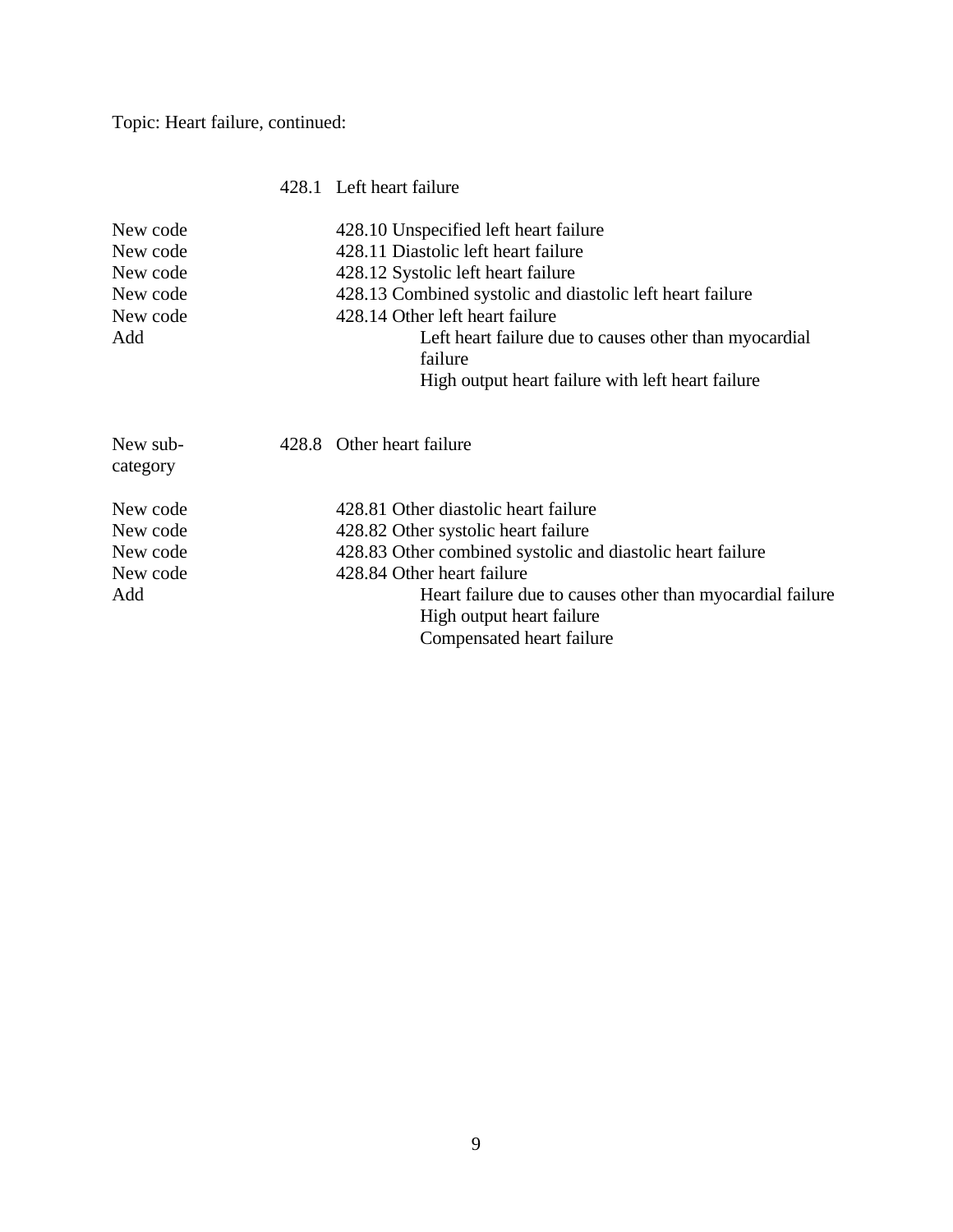Topic: Gene carrier status

October 1, 2001 a new V code category, V83, Gene carrier status, will become effective. It is being proposed that a new carrier status codes be added to V83, Cystic fibrosis gene carrier.

### TABULAR MODIFICATIONS

V83 Gene carrier status

New code V83.1 Cystic fibrosis gene carrier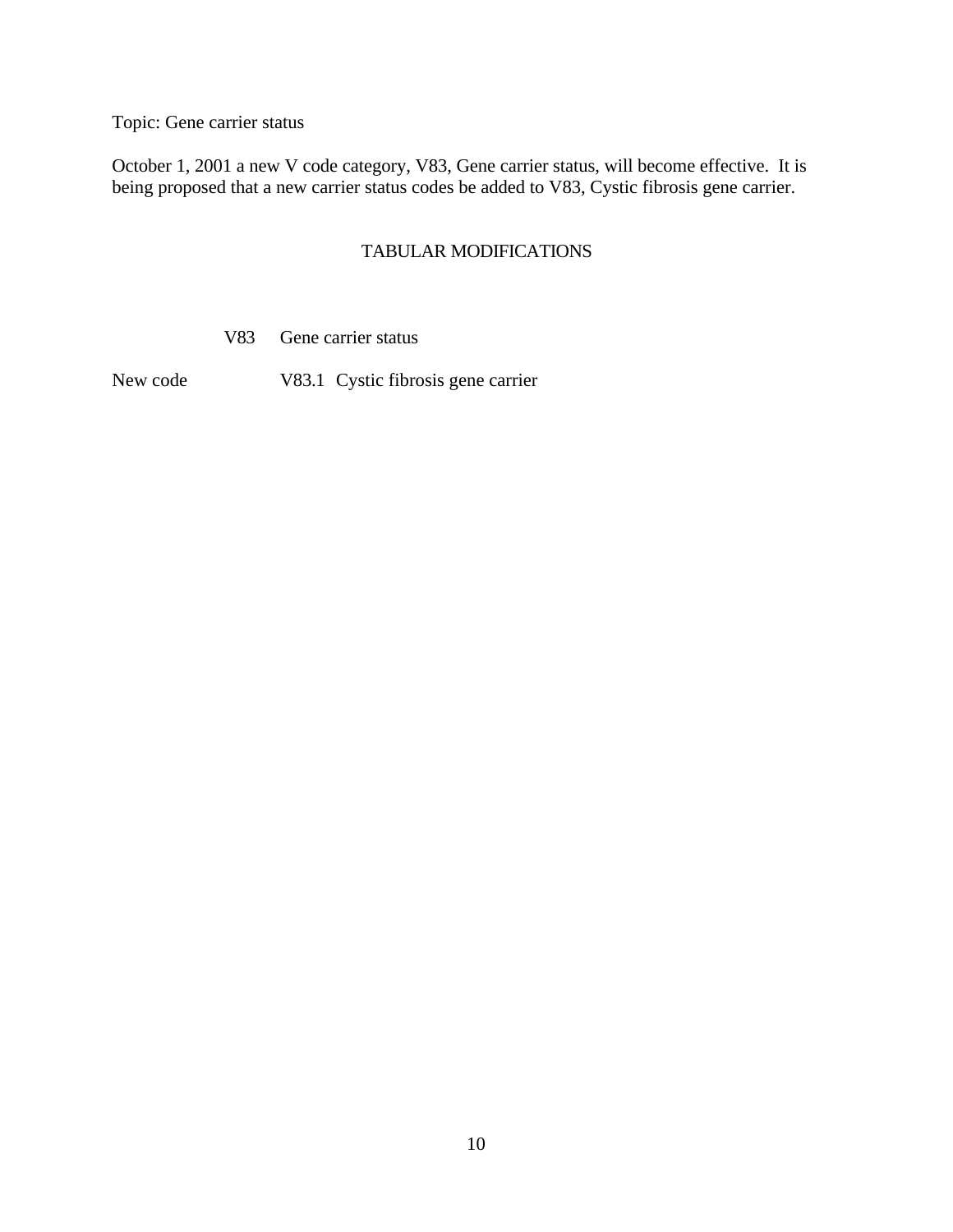Topic: Coronary atherosclerosis in heart transplant patients

As heart transplant patients live longer there is the possibility that the transplanted coronary arteries will develop atherosclerosis. The current codes for coronary atherosclerosis include disease of native artery and of bypass graft. Though the transplanted arteries are native to the heart itself, they are not native to the patient, nor are they a type of graft in the standard sense. It is presumed that development of atherosclerosis is a natural process, not a complication of the transplant. It is being proposed that a new code be created for coronary atherosclerosis of a transplanted coronary artery.

An alternative proposal is to simply index transplanted vessels to the native vessel code and use the V42.1, Heart transplant status, as a secondary code.

## TABULAR MODIFICATIONS

- 414 Other forms of chronic ischemic heart disease
	- 414.0 Coronary atherosclerosis

New code 414.06 Of transplanted heart coronary artery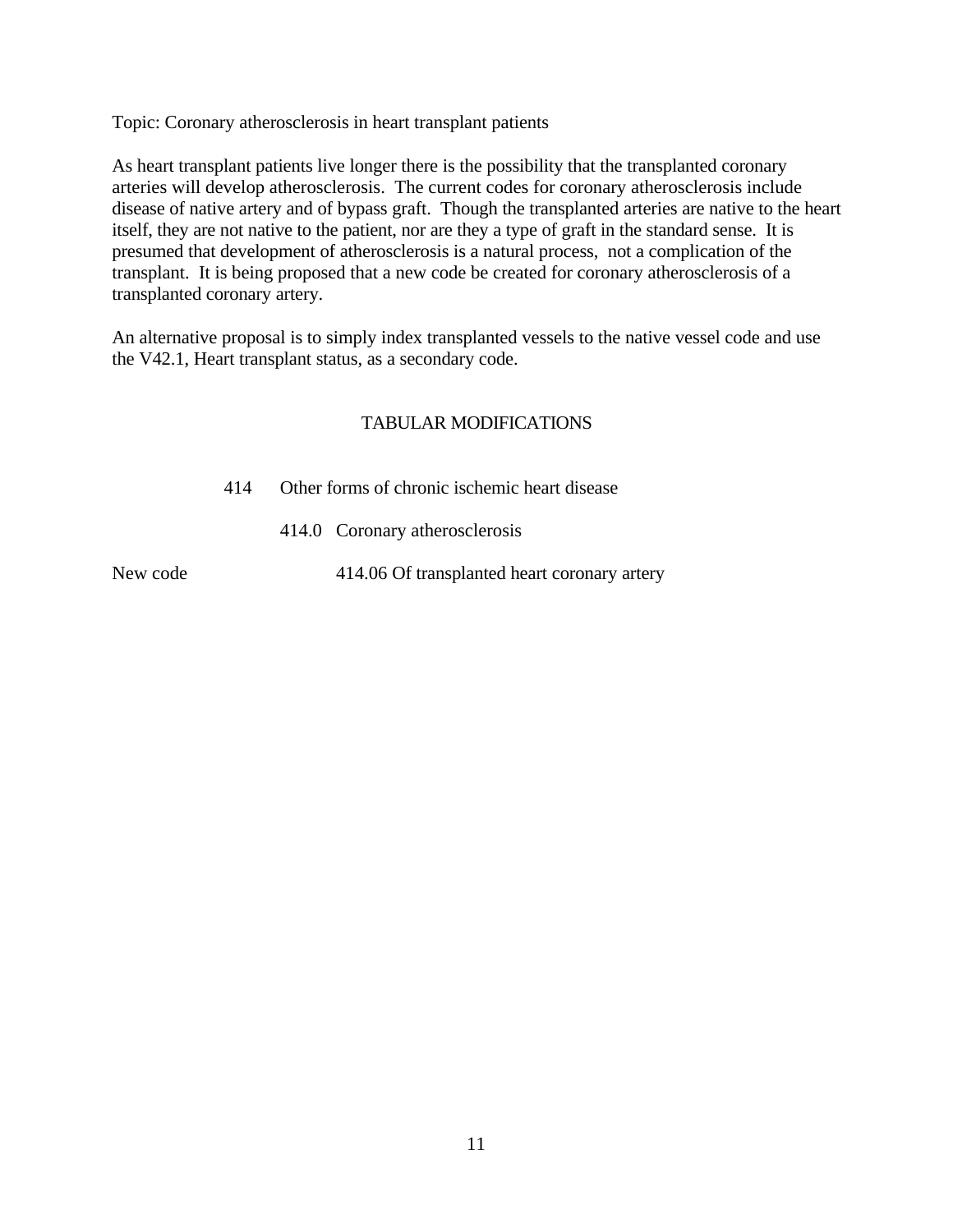#### Topic: Ocular torticollis

The term torticollis refers to an abnormal head posture, regardless of the cause. Torticollis has several different possible causes including visual conditions like strabismus (misalignment of the eyes), or visual field defects, or nystagmus (rapid jerking movement of the eye). When head tilting is caused by vision problems it is called ocular torticollis.

There are two ocular reasons for abnormal head posture. A person with ocular torticollis is either trying to improve his vision (as in nystagmus), or he is attempting to maintain binocular vision and central fusion and prevent double vision (as in strabismus). Ocular torticollis can also be a sign of brain tumor or other problems of a serious nature.

There is no unique code for ocular torticollis in the ICD-9-CM. It is being proposed that a new code be created for this condition.

#### TABULAR MODIFICATIONS

|          | 723 | Other disorders of cervical region                                 |  |  |
|----------|-----|--------------------------------------------------------------------|--|--|
|          |     | 723.5 Torticollis, unspecified                                     |  |  |
| Add      |     | Excludes: ocular torticollis (781.93)                              |  |  |
|          | 781 | Symptoms involving nervous and musculoskeletal systems             |  |  |
|          |     | 781.9 Other symptoms involving nervous and musculoskeletal systems |  |  |
| New code |     | 781.93 Ocular torticollis                                          |  |  |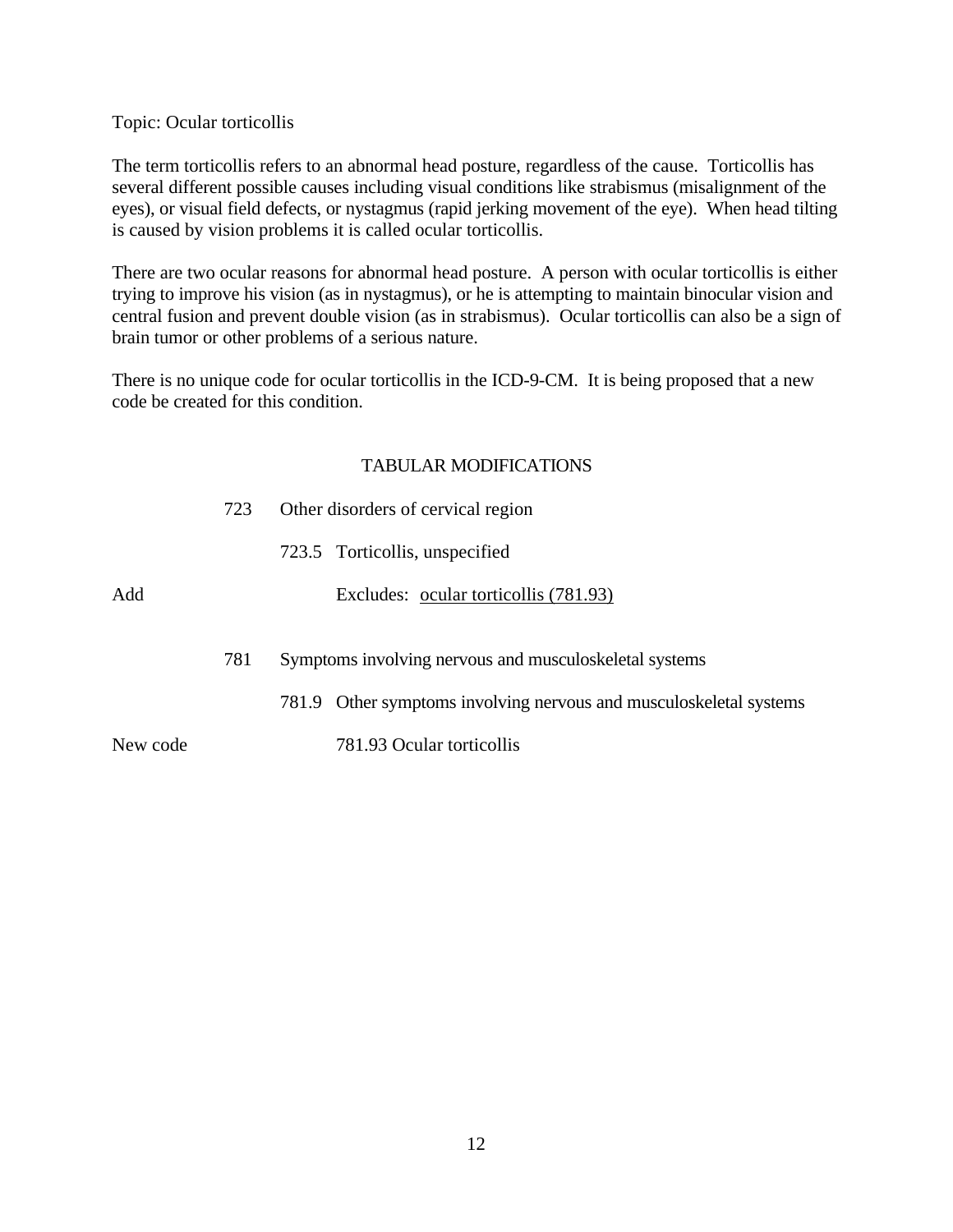Topic: Supplemental oxygen dependency

A request has been submitted for a code for supplemental oxygen. These patients are generally severely disabled or have non-reversible pulmonary disease.

It is being proposed that this code be included under V46, Other dependence on machines.

## TABULAR MODIFICATIONS

V46 Other dependence on machines

New code V46.2 Supplemental oxygen Add Long-term oxygen therapy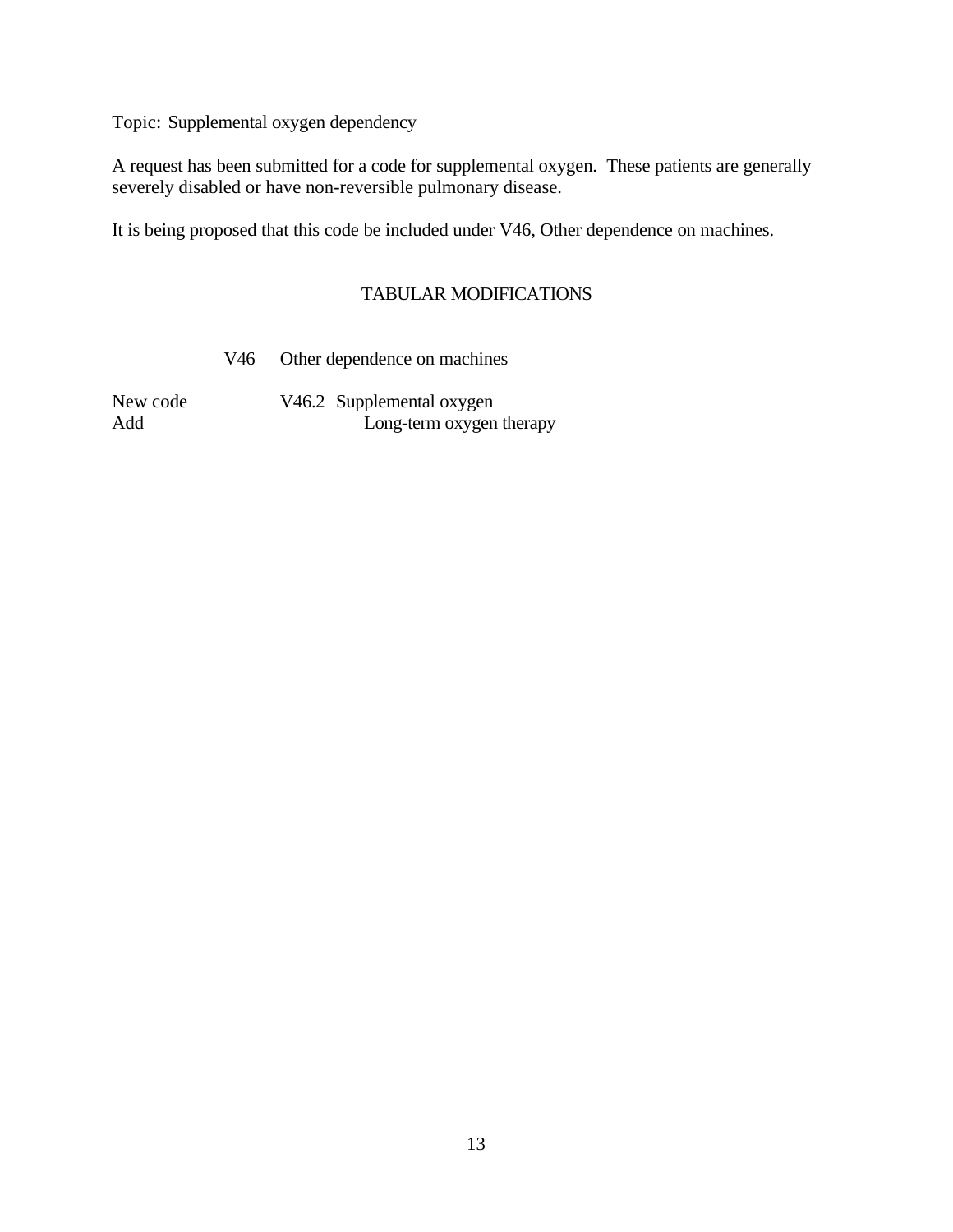Topic: Personal history of pre-term labor

The American College of Obstetricians and Gynecologists (ACOG) has requested a new code for personal history of pre-term labor. This history predisposes a woman to complications of future pregnancies.

Two new codes are being proposed, one for a pregnant woman, to indicate a high-risk pregnancy, and one for a non-pregnant woman, for use as a status code.

## TABULAR MODIFICATIONS

|          | V13             | Personal history of other diseases |                                                    |  |
|----------|-----------------|------------------------------------|----------------------------------------------------|--|
|          |                 |                                    | V13.2 Other genital system and obstetric disorders |  |
| New code |                 | V <sub>13.21</sub>                 | Personal history of pre-term labor                 |  |
| New code |                 | V <sub>13.29</sub>                 | Other genital system and obstetric disorders       |  |
|          | V <sub>23</sub> |                                    | Supervision of high-risk pregnancy                 |  |
|          |                 |                                    | V23.4 Pregnancy with other poor obstetric history  |  |
| New code |                 | V23.41                             | Pregnancy with history of pre-term labor           |  |
| New code |                 | V23.49                             | Pregnancy with other poor obstetric history        |  |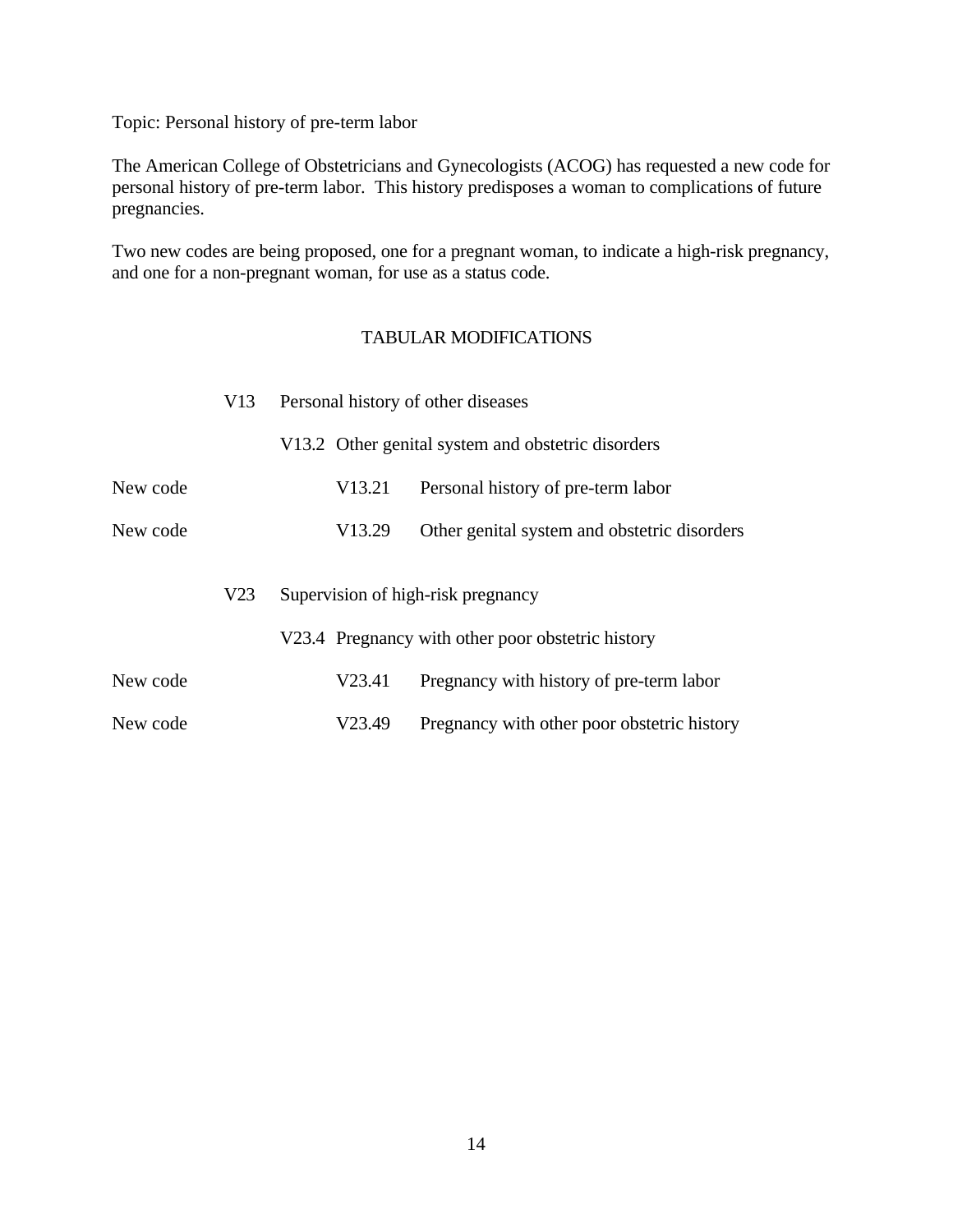Topic: Fussy infant and excessive crying of infant

Infants are often brought to the pediatrician office for excessive crying or fussiness. Many times no specific problem can be determined. Unique codes for these infants are being requested by the American Academy of Pediatrics to be used as a reason for visit code when no other medical problem can be determined.

#### TABULAR MODIFICATIONS

| Delete   | 780.9 Other general symptoms<br>Amnesia (retrograde)<br><del>Chill(s) NOS</del><br>Generalized pain<br>Hypothermia, not associated with low environmental<br>temperature |
|----------|--------------------------------------------------------------------------------------------------------------------------------------------------------------------------|
| New code | 780.91 Fussy infant (baby)                                                                                                                                               |
| New code | 780.92 Excessive crying of infant (baby)                                                                                                                                 |
| New code | 780.99 Other general symptoms<br>Amnesia (retrograde)<br>Chill(s) NOS<br>Generalized pain<br>Hypothermia, not associated with low environmental<br>temperature           |

#### 780 General symptoms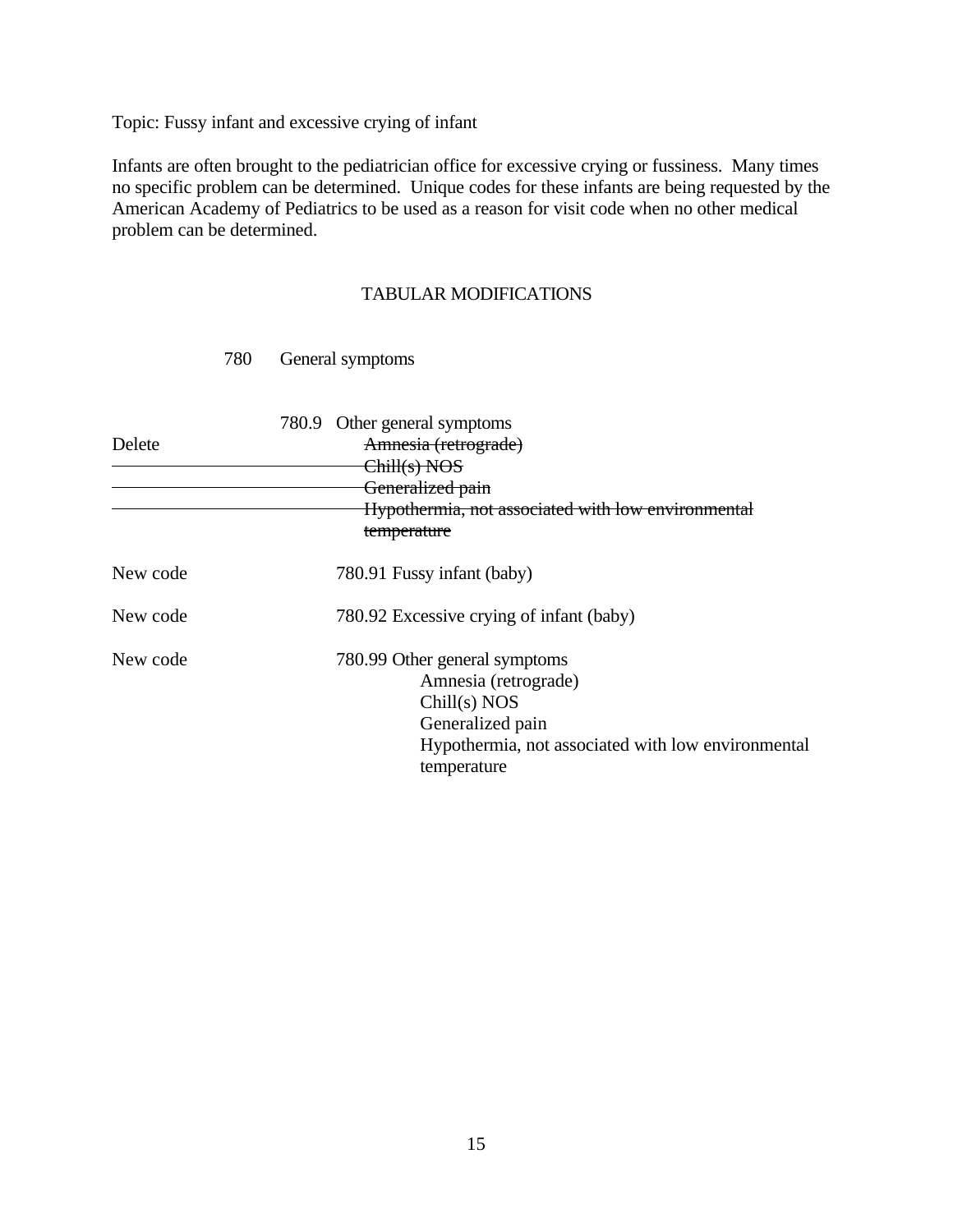Topic: Aqueous misdirection

The American Academy of Ophthalmology has requested a new code for aqueous misdirection. Aqueous misdirection, formerly known as malignant glaucoma, is a particular form of glaucoma that cannot be categorized appropriately as angle-closure or open-angle glaucoma, nor can it really be classified using any code from the 365 category. It is sufficiently clinically important to warrant a unique code. This is a universally understood syndrome in which aqueous rather than flowing into the anterior chamber, flows into the vitreous. This condition is extremely hard to medically treat, and almost invariably requires surgical intervention.

#### TABULAR MODIFICATIONS

|  | 365 Glaucoma                                      |  |  |  |  |
|--|---------------------------------------------------|--|--|--|--|
|  | 365.8 Other specified forms of glaucoma           |  |  |  |  |
|  | 365.83 Aqueous misdirection<br>Malignant glaucoma |  |  |  |  |

New code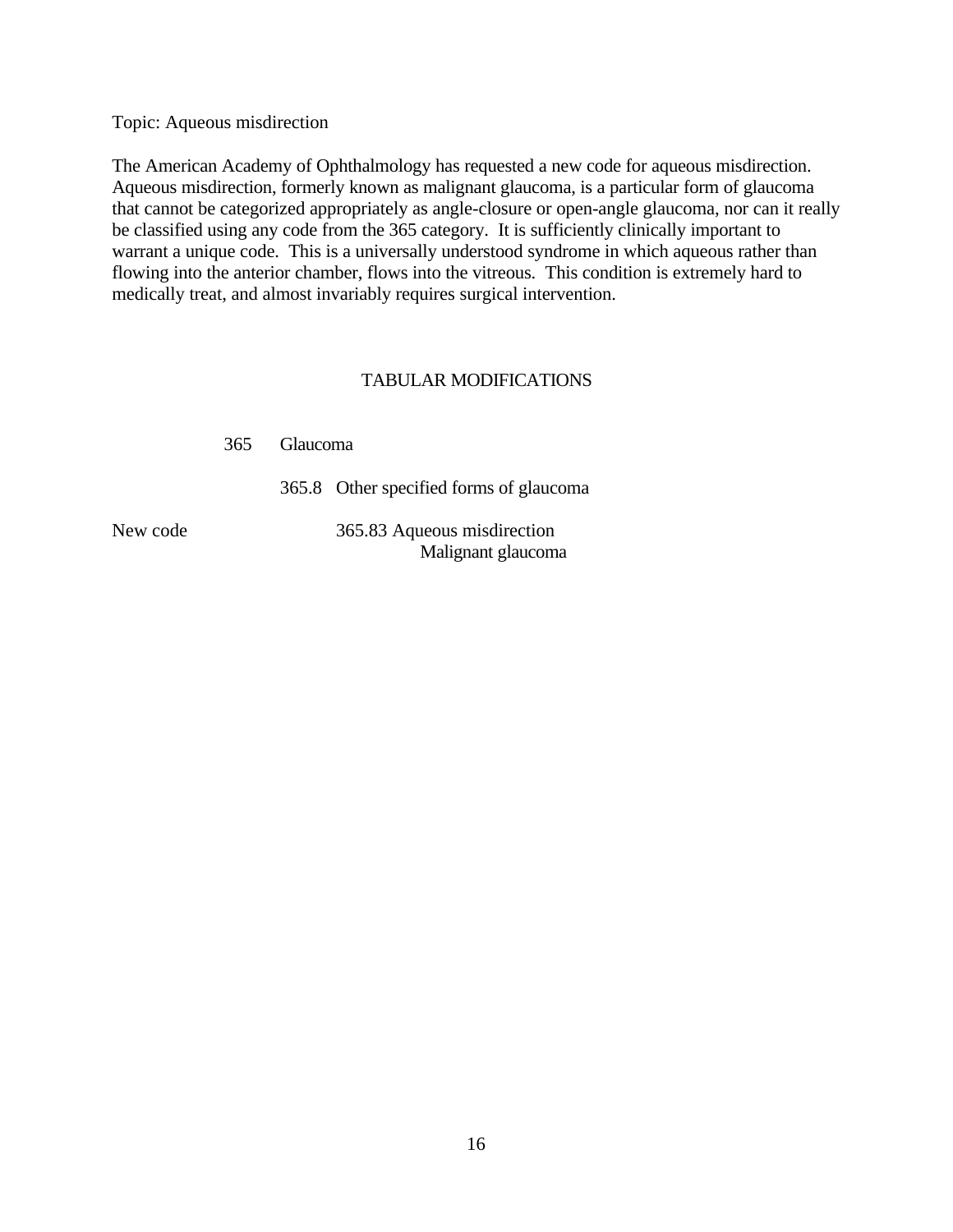Topic: Disruption of operation wound

The American Hospital Association has requested an expansion to code 998.3, Disruption of operation wound. The code does not distinguish between internal and external wounds. It is being proposed that the code be expanded to allow for the different wounds.

# TABULAR MODIFICATIONS

|          | 998 | Other complications of procedures, not elsewhere classified |                                                                                    |
|----------|-----|-------------------------------------------------------------|------------------------------------------------------------------------------------|
|          |     |                                                             | 998.3 Disruption of operation wound                                                |
| New code |     |                                                             | 998.31 Disruption of internal operation wound                                      |
| New code |     |                                                             | 998.32 Disruption of external operation wound<br>Disruption of operation wound NOS |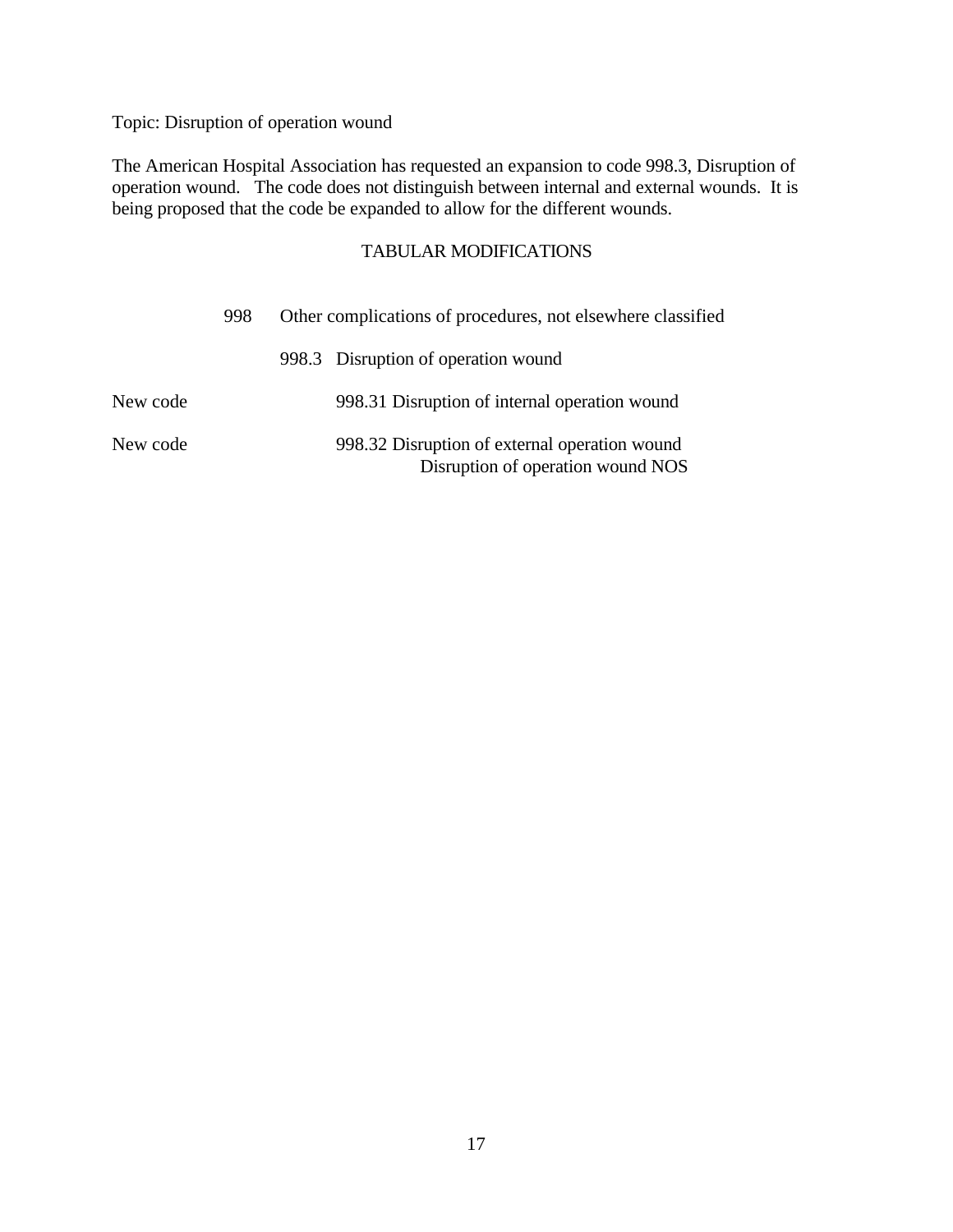#### Topic: Dieulafoy lesion

**Dieulafoy lesion**, a cause of massive gastrointestinal hemorrhage, is an abnormally large and tortuous submucosal artery which protrudes through a small mucosal defect surrounded by essentially normal mucosa. The hemorrhage results from pressure from the large "caliberpersistent" vessel which erodes the overlying mucosa destroying the exposed vascular wall. It is not common but when it occurs the hemorrhage is massive often requiring multiple transfusions, endoscopy or surgery before it is located and confirmed. Its cause is unknown. It usually occurs in the stomach but has also been reported in other parts of the gastrointestinal tract. It is difficult to diagnose and many times is confirmed using endoscopy and/or angiography. Sometimes it may not be recognized until it is actively bleeding. Previously the only method of treatment was surgery and the mortality rate was about 80%. Advances in other methods of treatment have made it possible to both diagnose and treat this nonsurgically. These other methods include endoscopic treatment by sclerotherapy, electrocoagulation as well as hemoclip and band ligation of the protruding/bleeding vessel. The survival rate has improved using these nonsurgical treatment methods.

Currently the only entry, in the ICD-9-CM disease index, is Dieulafoy ulcer which directs you to ulcer of stomach.

It is proposed to create the following new codes for this:

#### TABULAR MODIFICATION

|          | 537 | Other disorders of stomach and duodenum                       |
|----------|-----|---------------------------------------------------------------|
|          |     | 537.8 Other specified disorders of stomach and duodenum       |
| New code |     | 537.84 Dieulafoy lesion (hemorrhagic) of stomach and duodenum |
|          | 569 | Other disorders of intestine                                  |
|          |     | 569.8 Other specified disorders of intestine                  |
| New code |     | 569.86 Dieulafoy lesion (hemorrhagic) of intestine            |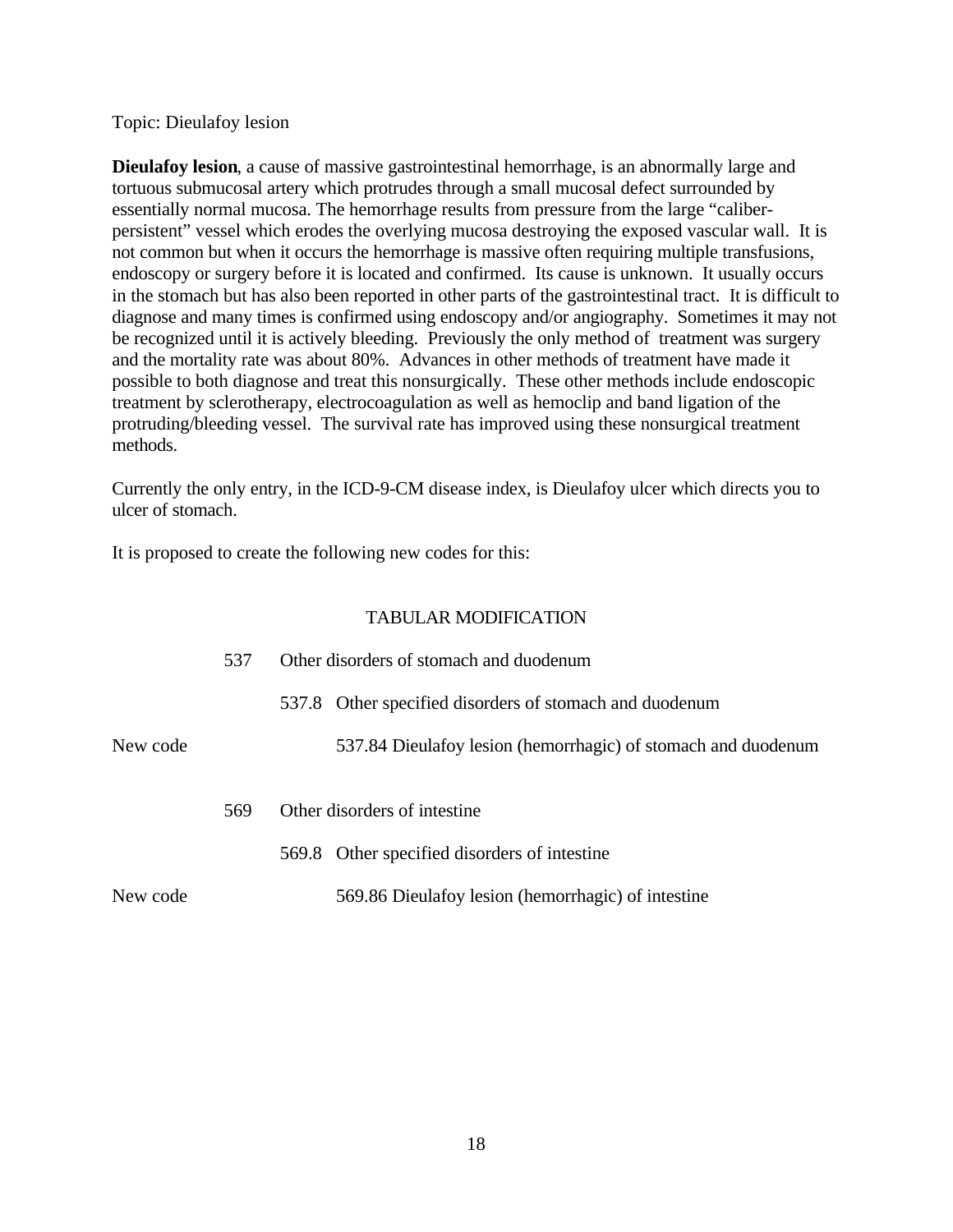Topic: Scooter external cause code

A new external cause code has been requested for this new device that is responsible for many injuries. In an article appearing in the December 15, 2000 Morbidity and Mortality Weekly Review it was reported that injuries associated with unpowered scooters have increased dramatically since May 2000.

#### TABULAR MODIFICATIONS

E885 Fall on same level from slipping, tripping, or stumbling

New code E885.0 Fall from (nonmotorized) scooter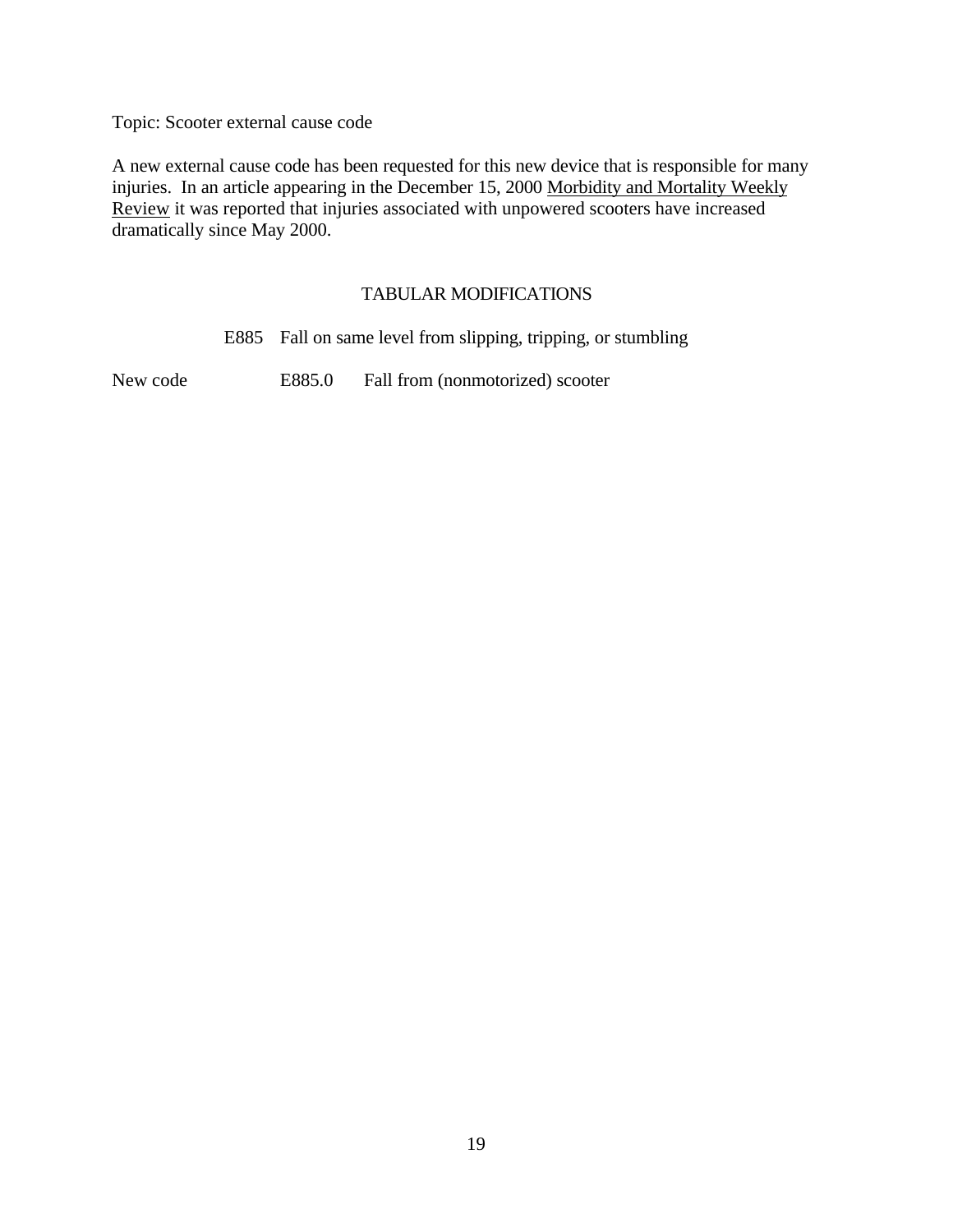Topic: Perinatal conditions

The National Association of Children's Hospitals and Related Institutions (NACHRI), has submitted proposals for the creation of new codes and the expansion of several exisitng codes in the ICD-9-CM that include a broad range of perinatal conditions that range in severity. Each proposal will be discussed separately.

Persistent fetal circulation is now only an inclusion term under code 747.89, Other specified anomalies of circulatory system. This is a distinct and very serious condition. It is one of the more frequent causes of death in newborns. Persistent fetal circulation is the condition, when, during the first days following delivery a stressed newborn reverts to fetal type circulation. This occurs when the newborn's pulmonary arterioles constrict and the ductus arteriosus dilates, resulting in right-to-left shunting through the now patent ductus arteriosus and the reopened foramen ovale. Common causes include asphyxia, meconium aspiration syndrome, acidosis, sepsis and developmental immaturity. As a consequence, the newborn becomes hypoxic. The goal of treatment is to reverse the conditions that produced the pulmonary vasoconstriction.

A unique code for persistent fetal circulation is being proposed.

## TABULAR MODIFICATION

|                 | 747 | Other congenital anomalies of circulatory system                         |
|-----------------|-----|--------------------------------------------------------------------------|
|                 |     | 747.8 Other specified anomalies of circulatory system                    |
| New code<br>Add |     | 747.83 Persistent fetal circulation<br>Persistent pulmonary hypertension |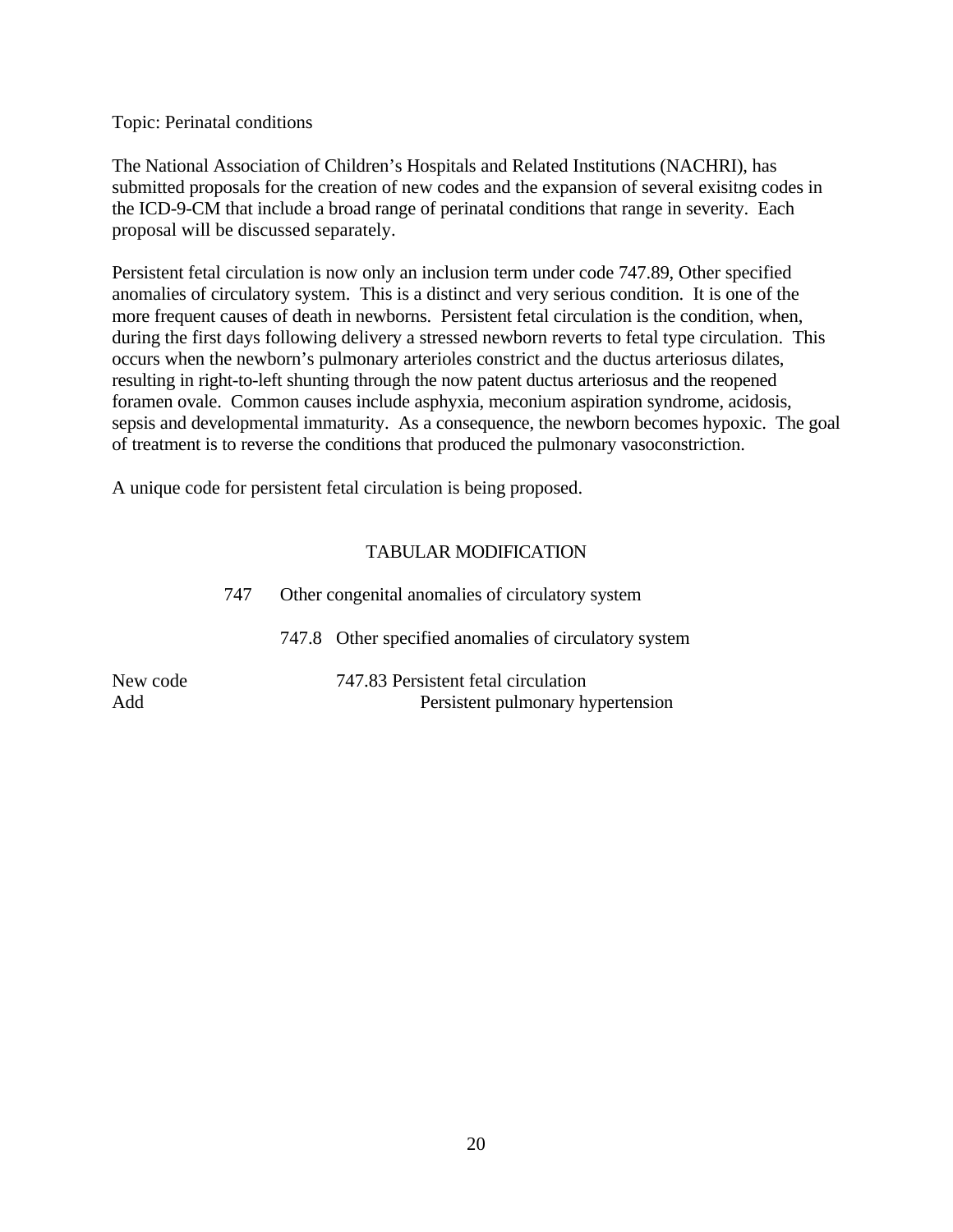Topic: Perinatal conditions, continued

Subcategory 770.8, Other respiratory problems after birth is one of the highest volume codes recorded for newborns. It contains many different newborn respiratory conditions that vary in terms of type and severity. The most serious condition, respiratory failure of newborn, needs to be separated out. Additionally, many infants suffer from more than one of the conditions included under 770.8. These children have a much more complicated case, yet there is no current way to show these multiple conditions. Additionally, all inclusion terms that relate to lack of oxygen at birth will be removed. They are properly indexed to codes within 768, Intrauterine hypoxia and birth asphyxia.

#### TABULAR MODIFICATIONS

|          | 770.8 Other respiratory problems after birth<br>Apneic spells NOS originating in the perinatal period |
|----------|-------------------------------------------------------------------------------------------------------|
|          | Cyanotic attacks NOS originating in the perinatal period                                              |
|          | Fetal acidosis affecting newborn                                                                      |
|          | Fetal anoxia affecting newborn                                                                        |
|          | Fetal asphyxia affecting newborn                                                                      |
|          | Fetal hypercapnia affecting newborn                                                                   |
|          | Fetal hypoxia affecting newborn                                                                       |
|          | Respiratory depression of newborn                                                                     |
|          | Respiratory distress NOS originating in the perinatal period                                          |
|          | Respiratory failure NOS originating in the perinatal period                                           |
| New code | 770.81 Primary apnea of newborn                                                                       |
|          | Apneic spells of newborn NOS                                                                          |
|          | Essential apnea of newborn                                                                            |
|          | Sleep apnea of newborn                                                                                |
| New code | 770.82 Other apnea of newborn                                                                         |
|          | Obstructive apnea of newborn                                                                          |
| New code | 770.83 Cyanotic attacks of newborn                                                                    |
| New code | 770.84 Respiratory failure of newborn                                                                 |
| Add      | Excludes: respiratory distress syndrome (769)                                                         |
| New code | 770.89 Other respiratory problems after birth                                                         |

770 Other respiratory conditions of fetus and newborn

21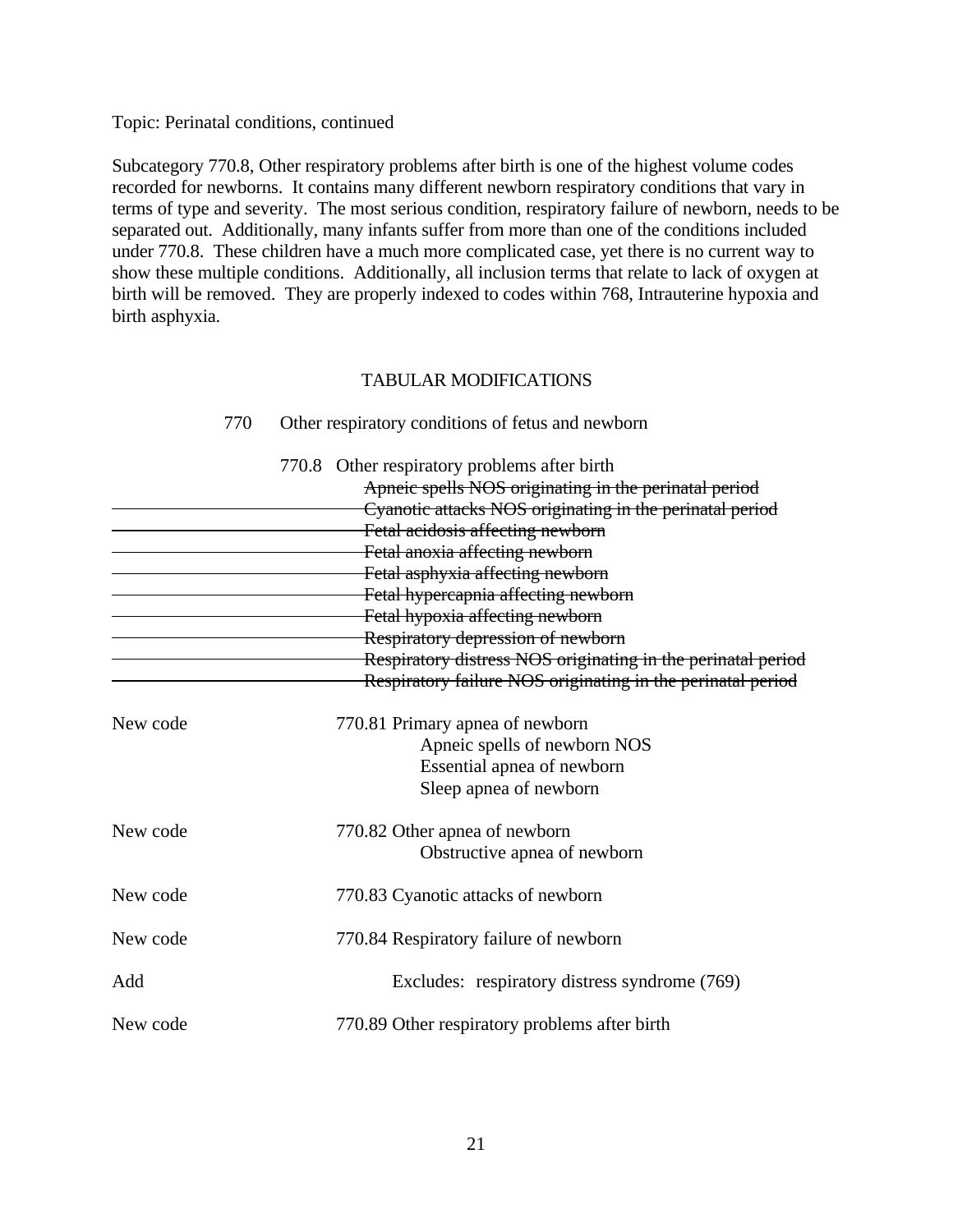Topic: Perinatal conditions, continued:

Code 771.8, Other infections specific to the perinatal period, is one of the highest volume codes recorded for newborns. It includes a broad list of infections ranging from a urinary tract infection to septicemia. Septicemia in a newborn is one of the most serious newborn illnesses and is a cause of death for many neonates. It occurs most often in low birth weight babies, those with decreased respiratory function at birth and those with high-risk maternal factors.

To separate sepsis from the other infections under 771.8 it is being proposed that 771.8 be expanded to provide unique codes for the infections included under it. A unique code for bacteremia in newborn is also being proposed. Though adult bacteremia is considered a nonspecific symptom, it is a more serious condition in a newborn, especially a premature newborn.

#### TABULAR MODIFICATIONS

#### 771 Infections specific to the perinatal period

|          |     | 771.8 Other infections specific to the perinatal period<br>Intra-amniotic infection of fetus:                                 |
|----------|-----|-------------------------------------------------------------------------------------------------------------------------------|
|          |     | <del>NOS</del>                                                                                                                |
|          |     | <del>clostridial</del>                                                                                                        |
|          |     | Escherichia coli (E. coli)                                                                                                    |
|          |     | Intrauterine sepsis of fetus                                                                                                  |
|          |     | Neonatal urinary tract infection                                                                                              |
|          |     | Septicemia [sepsis] of newborn                                                                                                |
| Add      |     | Use additional code to identify organism (041)                                                                                |
| New code |     | 771.81 Septicemia [sepsis] of newborn                                                                                         |
| New code |     | 771.82 Newborn urinary tract infection                                                                                        |
| New code |     | 771.83 Bacteremia of newborn                                                                                                  |
| New code |     | 771.89 Other infections specific to the perinatal period<br>Intra-amniotic infection of fetus NOS<br>Infection of newborn NOS |
|          | 790 | Nonspecific findings on examination of blood                                                                                  |
|          |     | 790.7 Bacteremia                                                                                                              |
| Add      |     | Excludes: bacteremia of newborn (771.83)                                                                                      |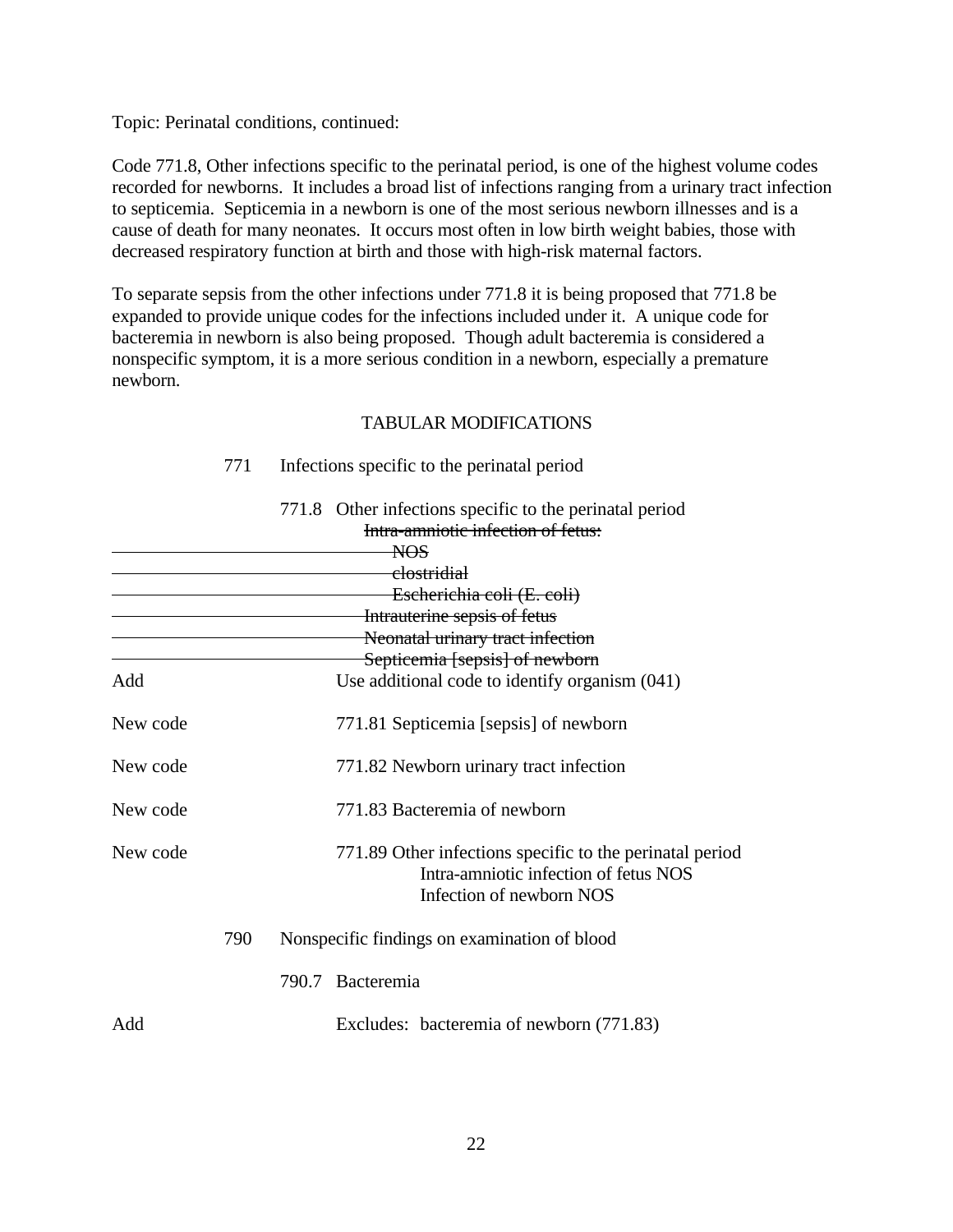Topic: Perinatal conditions, continued:

Bradycardia and tachycardia in newborns independent of the stress of labor and delivery or other intrauterine complications cannot be uniquely coded in the ICD-9-CM. Though these arrthymias are always a symptom of a specific condition, it is not always immediately known what the underlying condition is. A new code for perinatal cardiac arrythmia is being proposed. Both tachycardia and bradycardia will be included in the new code.

## TABULAR MODIFICATION

|            | 779 | Other and ill-defined conditions originating in the perinatal period                               |  |  |  |  |
|------------|-----|----------------------------------------------------------------------------------------------------|--|--|--|--|
|            |     | 779.8 Other specified conditions originating in the perinatal period                               |  |  |  |  |
| New code   |     | 779.81 Neonatal cardiac dysrhythmia                                                                |  |  |  |  |
| Add<br>Add |     | Neonatal bradycardia<br>Neonatal tachycardia                                                       |  |  |  |  |
| Add        |     | Excludes: abnormality in fetal heart rate or rhythm                                                |  |  |  |  |
| Add        |     | complicating labor and delivery (763.81-763.83)<br>bradycardia due to birth asphyxia (768.5-768.9) |  |  |  |  |
| New code   |     | 779.89 Other specified conditions originating in the perinatal period                              |  |  |  |  |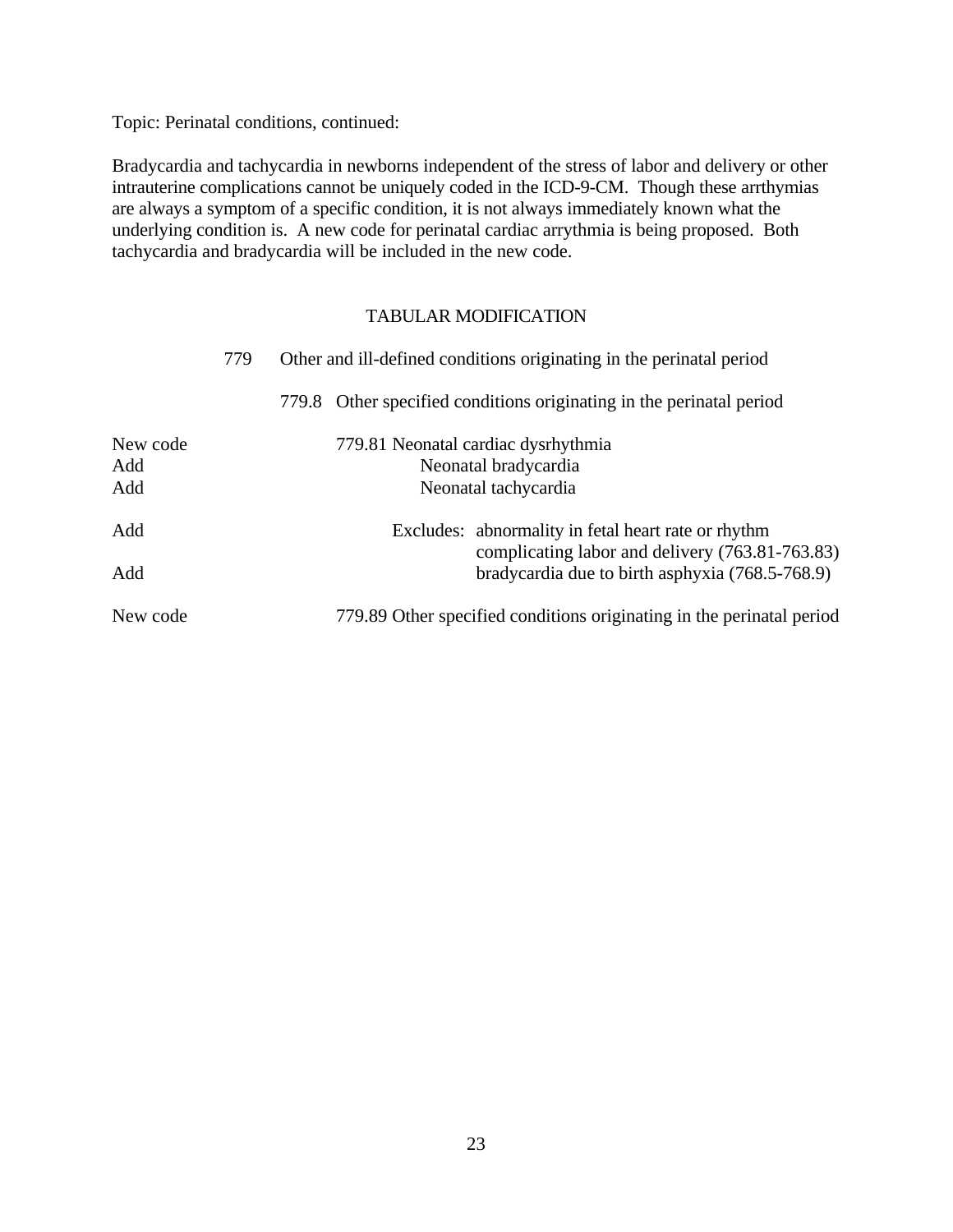Topic: Perinatal conditions, continued:

The existing fifth-digit subclassifcation for 764, Slow growth and fetal malnutrition, and 765, Disorders relating to short gestation and unspecified low birthweight, provides only weights, not weeks of gestation. For the prematurity codes the weeks of gestation is also valuable information. It is being proposed that the current fifth-digit subclassification be limited for use to category 764 and the exisiting codes 765.0, Extreme prematurity, and 765.1, Other preterm infants. The inclusion terms for these codes will be modified to specify only weight. A new code for weeks of gestation is being proposed that will distinguish the weeks from the birthweight. An additional new code is also being proposed for nonviability due to extreme immaturity. It would be used as a secondary code with another code from 765.

#### TABULAR MODIFICATION

| Revise   |     |       | The following fifth-digit subclassification is for use with category 764 and codes 765.0<br>and 765.1 to denote birthweight |
|----------|-----|-------|-----------------------------------------------------------------------------------------------------------------------------|
| Revise   | 765 |       | Disorders relating to short gestation and unspecified low birthweight                                                       |
|          |     |       | 765.0 Extreme immaturity                                                                                                    |
| Revise   |     |       | Note: Usually implies a birthweight of less than 1000 grams and/or<br>a gestation of less than 28 completed weeks           |
| Add      |     |       | Use additional code for weeks of gestation (765.20-765.29)                                                                  |
|          |     | 765.1 | Other preterm infants                                                                                                       |
| Revise   |     |       | Note: Usually implies a birthweight of 1000-2499 grams-and/or a<br>gestation of 28-37 completed weeks                       |
| Add      |     |       | Use additional code for weeks of gestation (765.20-765.29)                                                                  |
| New sub- |     |       | 765.2 Weeks of gestation                                                                                                    |
| category |     |       |                                                                                                                             |
| New code |     |       | 765.20 Unspecified weeks of gestation                                                                                       |
| New code |     |       | 765.21 Less than 24 completed weeks of gestation                                                                            |
| New code |     |       | 765.22 24 completed weeks of gestation                                                                                      |
| New code |     |       | 765.23 25-26 completed weeks of gestation                                                                                   |
| New code |     |       | 765.24 27-28 completed weeks of gestation                                                                                   |
| New code |     |       | 765.25 29-30 completed weeks of gestation                                                                                   |
| New code |     |       | 765.26 31-32 completed weeks of gestation                                                                                   |
| New code |     |       | 765.27 33-34 completed weeks of gestation                                                                                   |
| New code |     |       | 765.28 35-36 completed weeks of gestation                                                                                   |
| New code |     |       | 765.29 37 or more completed weeks of gestation                                                                              |
| New code |     |       | 765.3 Nonviability of newborn due to extreme immaturity                                                                     |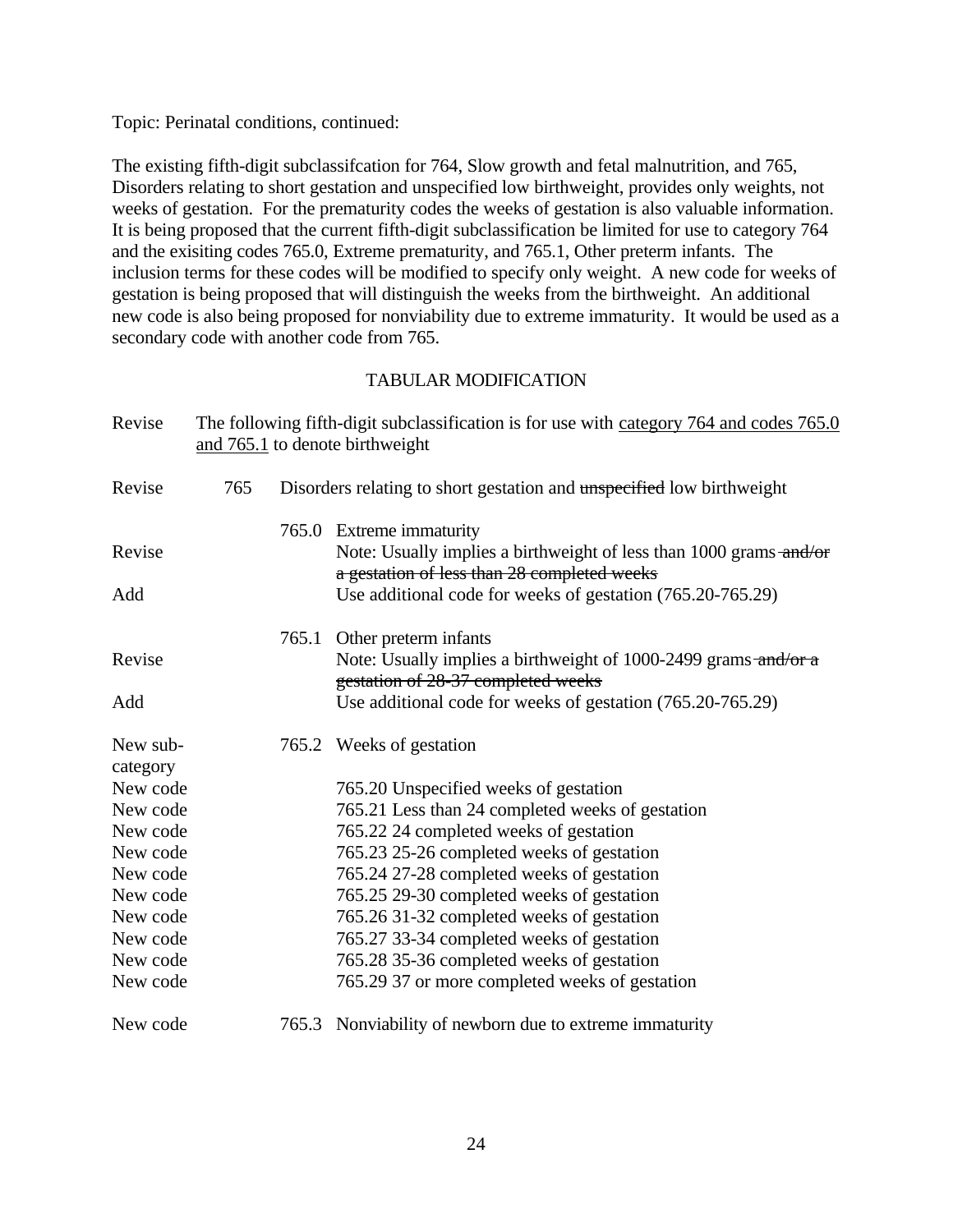Topic: Torus fractures

The American Academy of Pediatrics (AAP) has requested specific codes for torus fractures of the radius, tibia and fibula. These buckle fractures are very common in children who soft bones allow for this type of fracture. The AAP wishes to track these types of fractures.

## TABULAR MODIFICATIONS

|          | 813. | Fracture of radius and ulna     |  |  |
|----------|------|---------------------------------|--|--|
|          |      | 813.4 Lower end, closed         |  |  |
| New code |      | 813.45 Torus fracture of radius |  |  |
|          | 823. | Fracture of tibia and fibula    |  |  |

New code 823.4 Torus fracture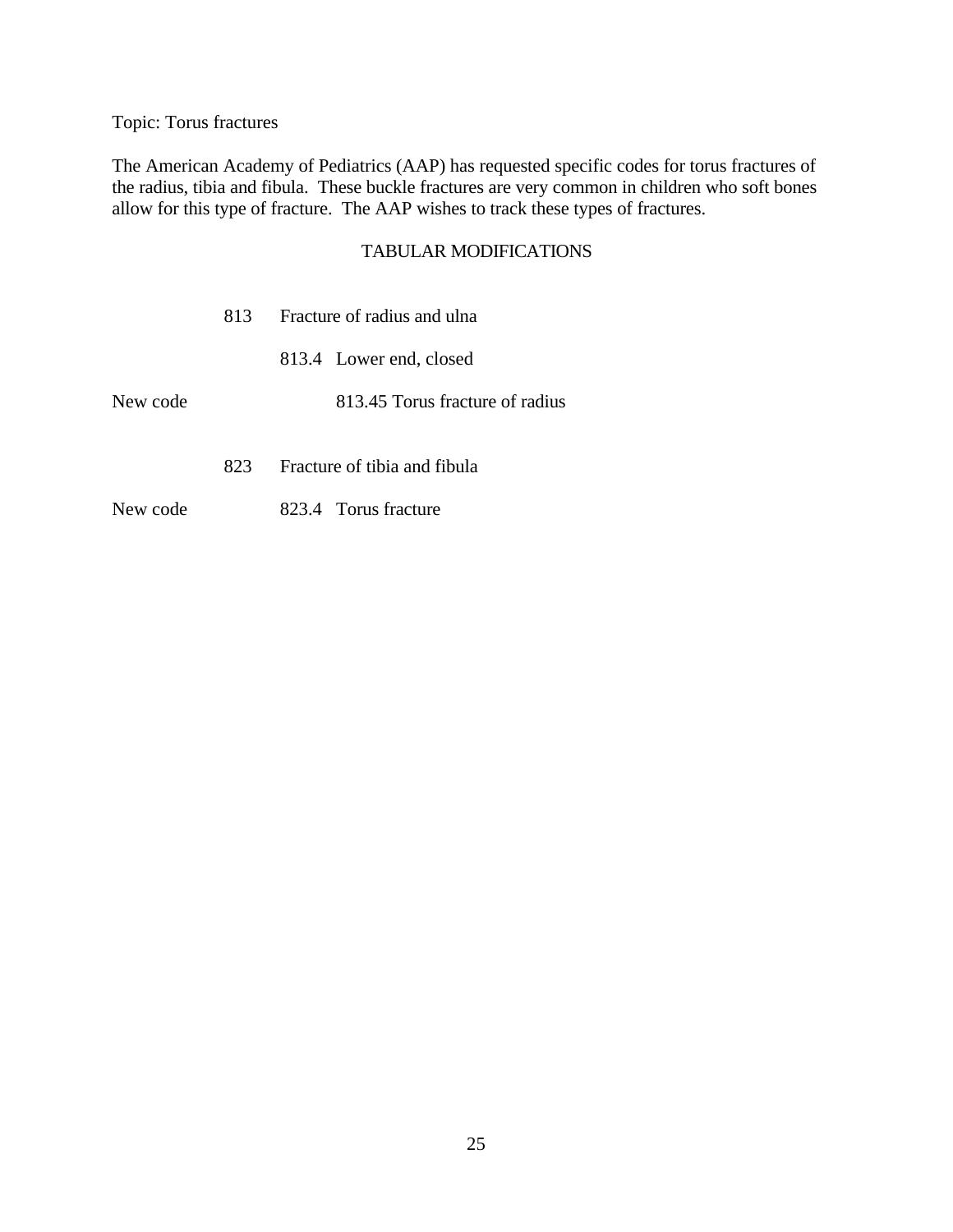#### Topic: Aftercare codes

The Long-Term Care Section of the American Health Information Management Association (AHIMA), has requested an expansion to certain of the V code that are used for patients in nursing homes. Official coding guidelines require that V codes be used for aftercare after initial treatment for an acute condition, such as a fracture. The reasoning for this rule is that, for statistical purposes, an acute condition should be counted once only, at the time of initial treatment. However, the aftercare V codes provide very little information so are problematic for accurate and detailed data collection for nursing home patients and for payment for long-term stays based on the Long-Term Care Prospective Payment System.

In the LTC section proposal expansion of the V54 aftercare category as well as the V66 Convalescence category is requested. In the original V code article, published 4<sup>th</sup> quarter 1996 in Coding Clinic, the definition of aftercare is provided but no definition is provided for convalescence. To prevent any overlap between the two categories, definitions and rules for their use need to be determined. The V code article will be updated to provide instruction as to the distinction between aftercare and convalescence once these definitions are decided.

Two options are presented for consideration, an expansion of the V54 category and an expansion of V66.4 and V66.5 codes. In order to prevent overlap a selection of a single option is best. Additional considerations are the overlap between the fitting and adjustment orthopedic code, the V54 Orthopedic aftercare category and the V57 rehabilitation category. The official coding guidelines for both inpatient care and long-term care will need to be updated to handle any new V code expansions.

What is also being presented for the V66 category is a revision to the code titles. Category V66 is titled Convalescence and palliative care. Only codes V66.7, Encounter for palliative care, is for use for palliative care. The other V66 codes are only for convalescence. Due to the abbreviated code titles for the codes at V66 it misleads the user that all of the codes include both convalescence and palliative care. Codes V66.0-V66.6 will be revised to show their full titles.

An alternative to expansion of the V codes is a change in official coding guidelines that permits the use of the acute condition after the use of an aftercare V code. With the V code sequenced first it would provide the information that this is a healing condition, not the acute initial treatment encounter.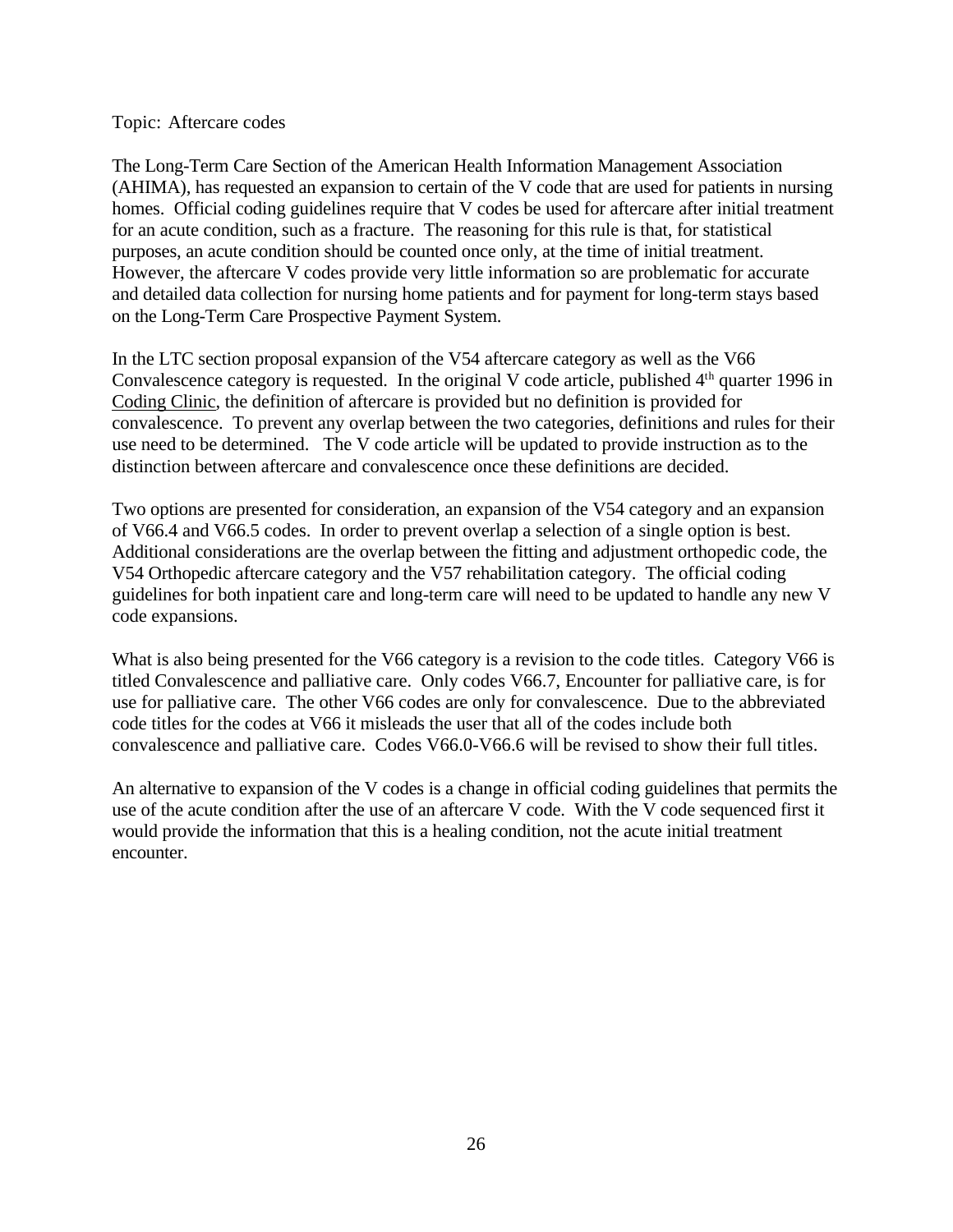Topic: Aftercare codes, continued:

# TABULAR MODIFICATIONS

Option 1:

|                      | V54 | Other orthopedic aftercare |                                                                                                                                                                            |
|----------------------|-----|----------------------------|----------------------------------------------------------------------------------------------------------------------------------------------------------------------------|
| New sub-<br>category |     |                            | V54.1 Aftercare for continuing treatment of healing fracture<br>Use additional code for any associated:<br>malunion of fracture (733.81)<br>non-union of fracture (733.82) |
| New code             |     | V54.11                     | Aftercare for continuing treatment of healing fracture of<br>upper extremity                                                                                               |
| New code             |     | V54.12                     | Aftercare for continuing treatment of healing fracture of<br>lower extremity                                                                                               |
| Add                  |     |                            | Excludes: aftercare for continuing treatment of healing<br>fracture of hip $(V54.13)$                                                                                      |
| New code             |     | V54.13                     | Aftercare for continuing treatment of healing fracture of<br>hip                                                                                                           |
| New code             |     | V54.14                     | Aftercare for continuing treatment of healing fracture of<br>vertebrae                                                                                                     |
| New code             |     | V54.19                     | Aftercare for continuing treatment of healing fracture of<br>other bone                                                                                                    |
| Delete               |     |                            | V54.8 Other orthopedic aftercare<br>Change, checking, or removal of:<br>Kirschner wire<br>plaster cast<br>splint, external<br>other external fixation or traction device   |
|                      |     |                            |                                                                                                                                                                            |
| New code<br>Add      |     | V54.81                     | Aftercare following joint replacement<br>Use additional code to identify joint replacement site<br>$(V43.60-V43.69)$                                                       |
| New code             |     | V54.89                     | Other orthopedic aftercare                                                                                                                                                 |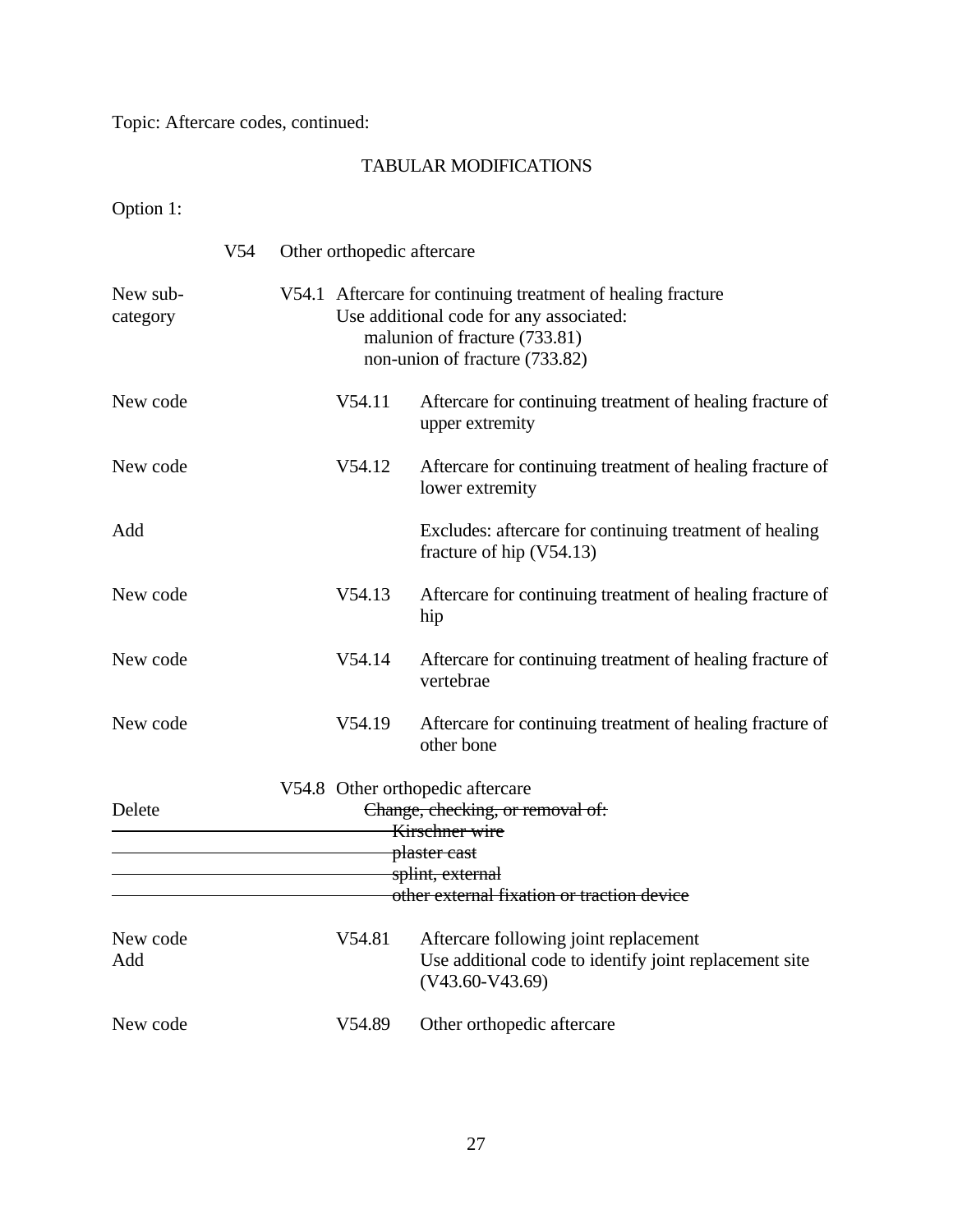Topic: Aftercare codes, continued:

Option 2:

|          | V <sub>66</sub> |                 | Convalescence and palliative care                                                                                    |
|----------|-----------------|-----------------|----------------------------------------------------------------------------------------------------------------------|
| Revise   |                 |                 | V66.0 Convalescence following surgery                                                                                |
| Revise   |                 |                 | V66.1 Convalescence following radiotherapy                                                                           |
| Revise   |                 |                 | V66.2 Convalescence following chemotherapy                                                                           |
| Revise   |                 | mental disorder | V66.3 Convalescence following psychotherapy and other treatment for                                                  |
| Revise   |                 |                 | V66.4 Convalescence following treatment of fracture                                                                  |
| New code |                 | V66.40          | Convalescence following treatment of unspecified<br>fracture                                                         |
| New code |                 | V66.41          | Convalescence following treatment of fracture of upper<br>extremity                                                  |
| New code |                 | V66.42          | Convalescence following treatment of fracture of lower<br>extremity                                                  |
| Add      |                 |                 | Excludes: convalescence following treatment of<br>fracture of hip $(V66.43)$                                         |
| New code |                 | V66.43          | Convalescence following treatment of fracture of hip                                                                 |
| New code |                 | V66.44          | Convalescence following treatment of fracture of<br>vertebrae                                                        |
| New code |                 | V66.49          | Convalescence following treatment of fracture of other<br>bone                                                       |
| Revise   |                 |                 | V66.5 Convalescence following other treatment                                                                        |
| New code |                 | V66.51          | Convalescence following joint replacement<br>Use additional code to identify the joint replaced<br>$(V43.60-V43.69)$ |
| New code |                 | V66.59          | Convalescence following other treatment                                                                              |
| Revise   |                 |                 | V66.6 Convalescence following combined treatment                                                                     |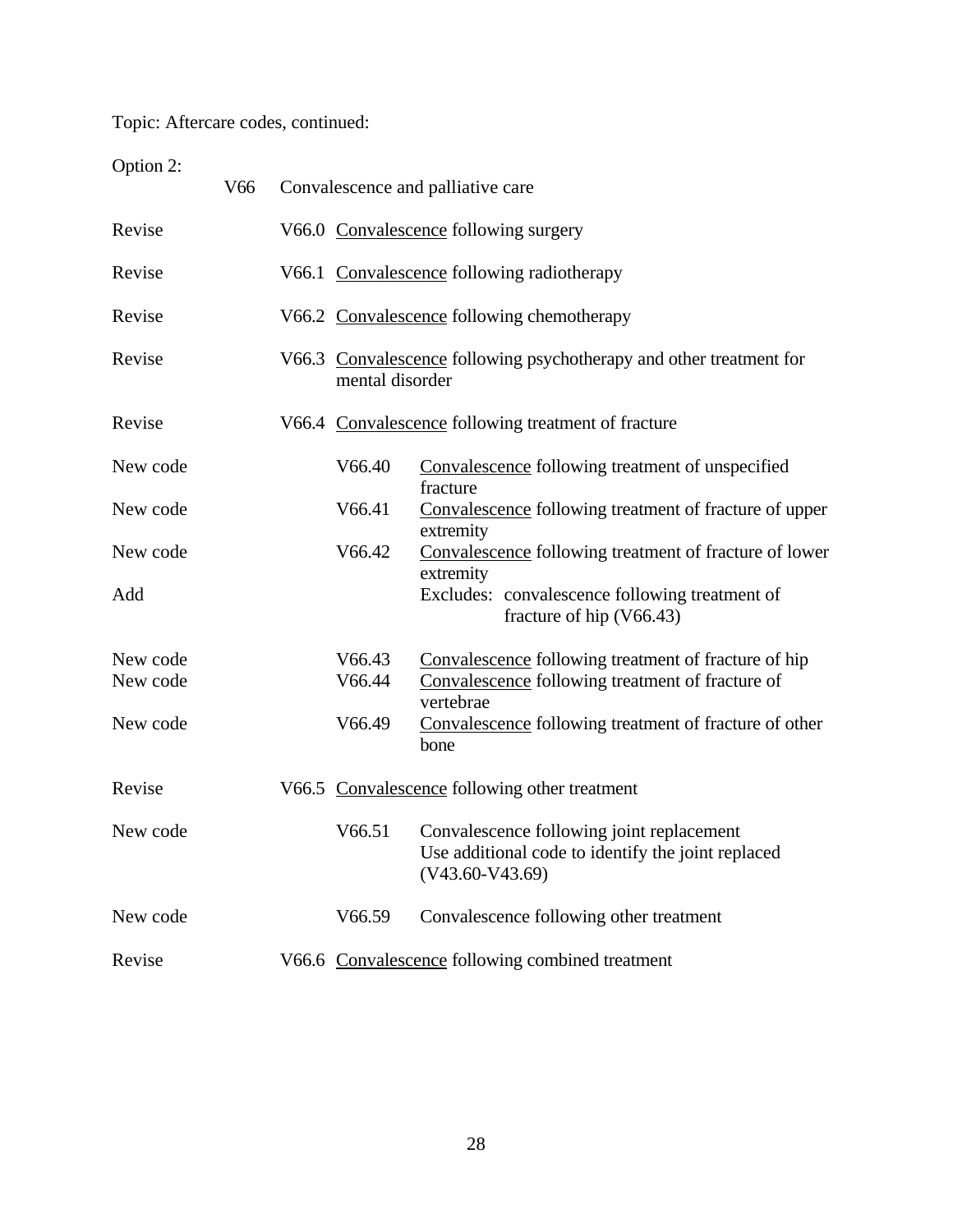Topic: Excludes notes

Due to the multiple definitions assigned to excludes notes and the confusion they cause, it is being proposed that the excludes notes be redefined as either a type 1 or type 2 excludes. Type 1 will be those notes that are never to be used together on the same record. Type 2 notes are those that may, if appropriate, be used together on the same record.

## TABULAR MODIFICATIONS

Example 1:

|                  | 042 |                                         | Human immunodeficiency virus [HIV] disease                                                                                 |
|------------------|-----|-----------------------------------------|----------------------------------------------------------------------------------------------------------------------------|
| Revise           |     | Excludes1:                              | asymptomatic HIV infection status (V08)<br>exposure to HIV virus (V01.7)<br>nonspecific serologic evidence of HIV (795.71) |
| Example 2:       |     |                                         |                                                                                                                            |
|                  | 831 | Dislocation of shoulder                 |                                                                                                                            |
| Revise           |     | Excludes2:                              | sternoclavicular joint (839.61, 839.71)<br>sternum (839.61, 839.71)                                                        |
| Example 3:       |     |                                         |                                                                                                                            |
|                  | 403 | Hypertensive renal disease<br>Includes: | any condition classifiable to 585, 586, or 587 with any<br>condition classifiable to 401                                   |
| Revise<br>Revise |     | Excludes 1:<br>Excludes2:               | renal disease stated as not due to hypertension<br>acute renal failure (584.5-584.9)                                       |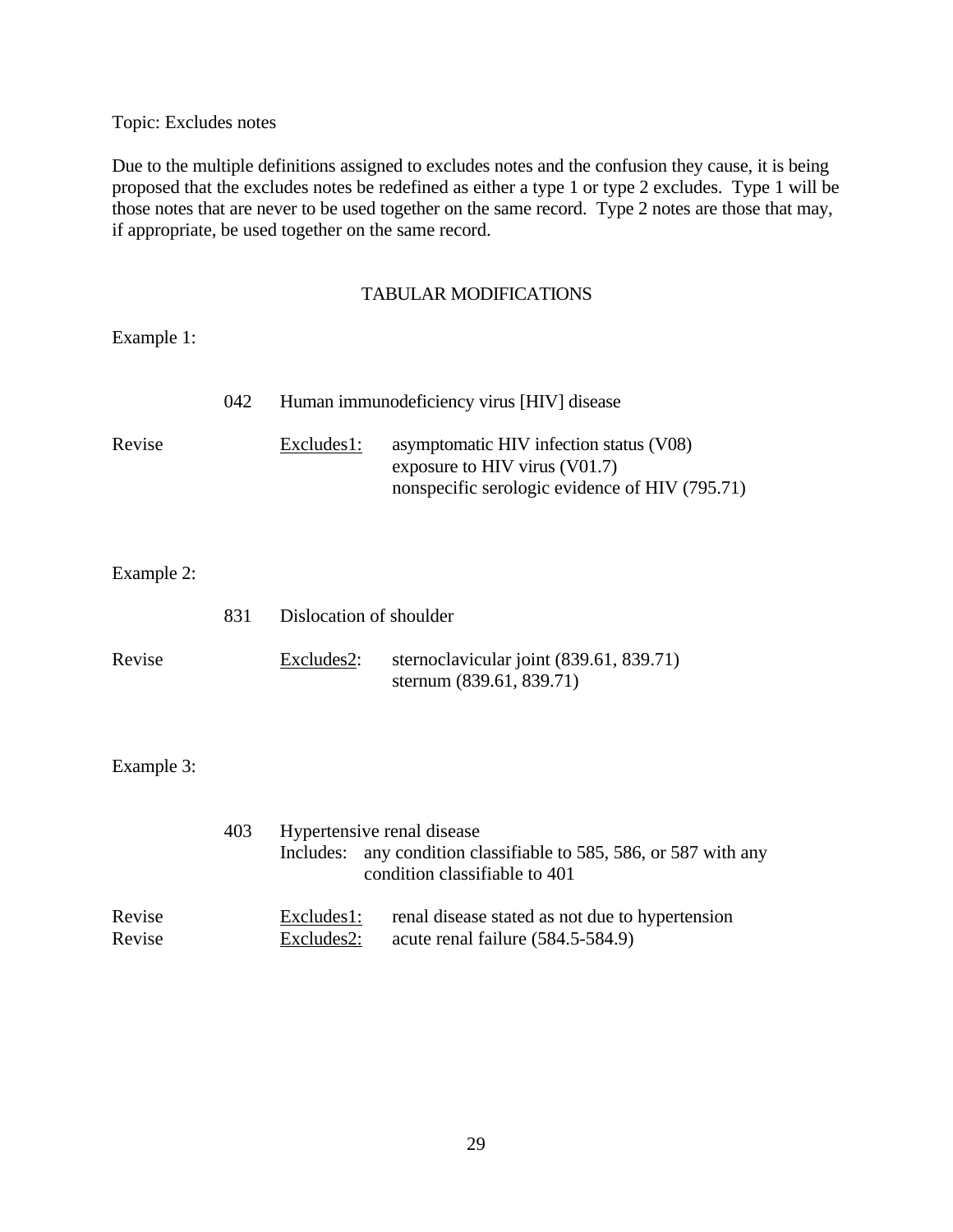## ADDENDA

# TABULAR

|            | 368 | <b>Visual disturbances</b>                                                                                         |
|------------|-----|--------------------------------------------------------------------------------------------------------------------|
| Delete     |     | 368.6 Night blindness<br>Hemeralopia                                                                               |
|            | 491 | Chronic bronchitis                                                                                                 |
| Delete     |     | 491.2 Obstructive chronic bronchitis<br><b>Bronchitis:</b><br>asthmatic, chronic                                   |
|            | 493 | Asthma                                                                                                             |
| Add        |     | 493.2 Chronic obstructive asthma<br>Chronic asthmatic bronchitis                                                   |
| Delete     |     | Excludes: chronic asthmatic bronchitis (491.2)                                                                     |
|            | 646 | Other complications of pregnancy, not elsewhere classified<br>646.6 Infections of genitourinary tract in pregnancy |
| Revise     |     | Conditions classifiable to (614.0-614.5, 614.7-614.9, 615)                                                         |
|            | 674 | Other and unspecified complications of the puerperium, not elsewhere<br>classified                                 |
|            |     | 674.1 Disruption of cesarean wound                                                                                 |
| Add<br>Add |     | Excludes: uterine rupture before onset of labor (665.0)<br>uterine rupture during labor $(665.1)$                  |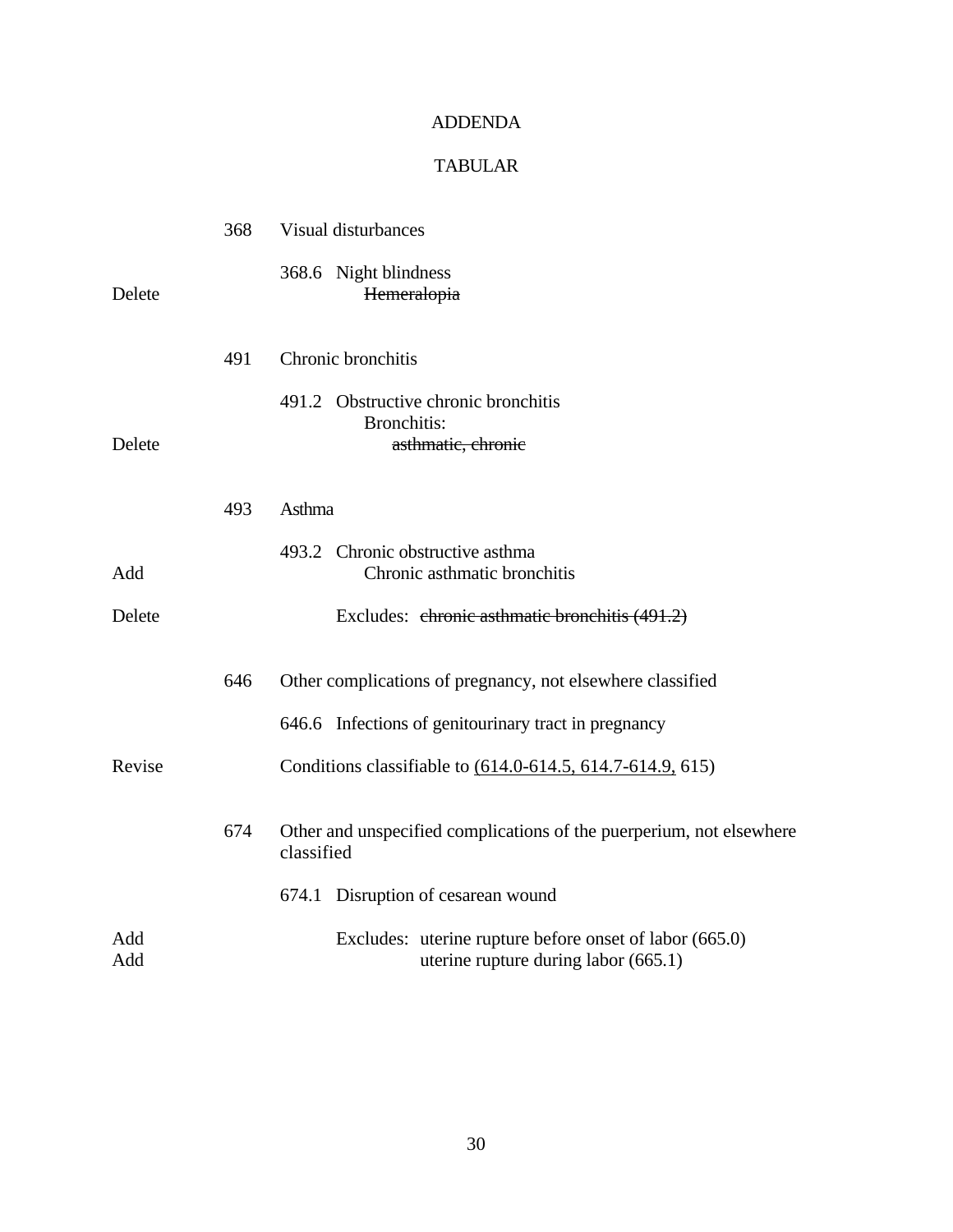|        | 730 | Osteomyelitis, periostitis, and other infections involving bone                          |
|--------|-----|------------------------------------------------------------------------------------------|
| Delete |     | 730.1 Chronic osteomyelitis<br>Necrosis (acute) of bone                                  |
|        | 733 | Other disorders of bone and cartilage                                                    |
|        |     | 733.4 Aseptic necrosis of bone                                                           |
| Delete |     | Excludes: $\frac{1}{2}$ necrosis of bone NOS (730.1)                                     |
|        | 783 | Symptoms concerning nutrition, metabolism, and development                               |
|        |     | 783.4 Lack of expected normal physiological development in childhood                     |
| Revise |     | Excludes: pituitary dwarfism (253.3)                                                     |
|        | 959 | Injury, other and unspecified                                                            |
|        |     | 959.0 Head, face and neck                                                                |
|        |     | 959.01 Head injury, unspecified                                                          |
| Add    |     | Excludes: head injury NOS with loss of consciousness<br>$(850.1 - 850.5)$                |
|        | V58 | Encounter for other and unspecified procedures and aftercare                             |
|        |     | V58.8 Other specified procedures and aftercare                                           |
|        |     | V58.83<br>Encounter for therapeutic drug monitoring                                      |
| Add    |     | Use additional code for any associated long-term<br>(current) drug use $(V58.61-V58.69)$ |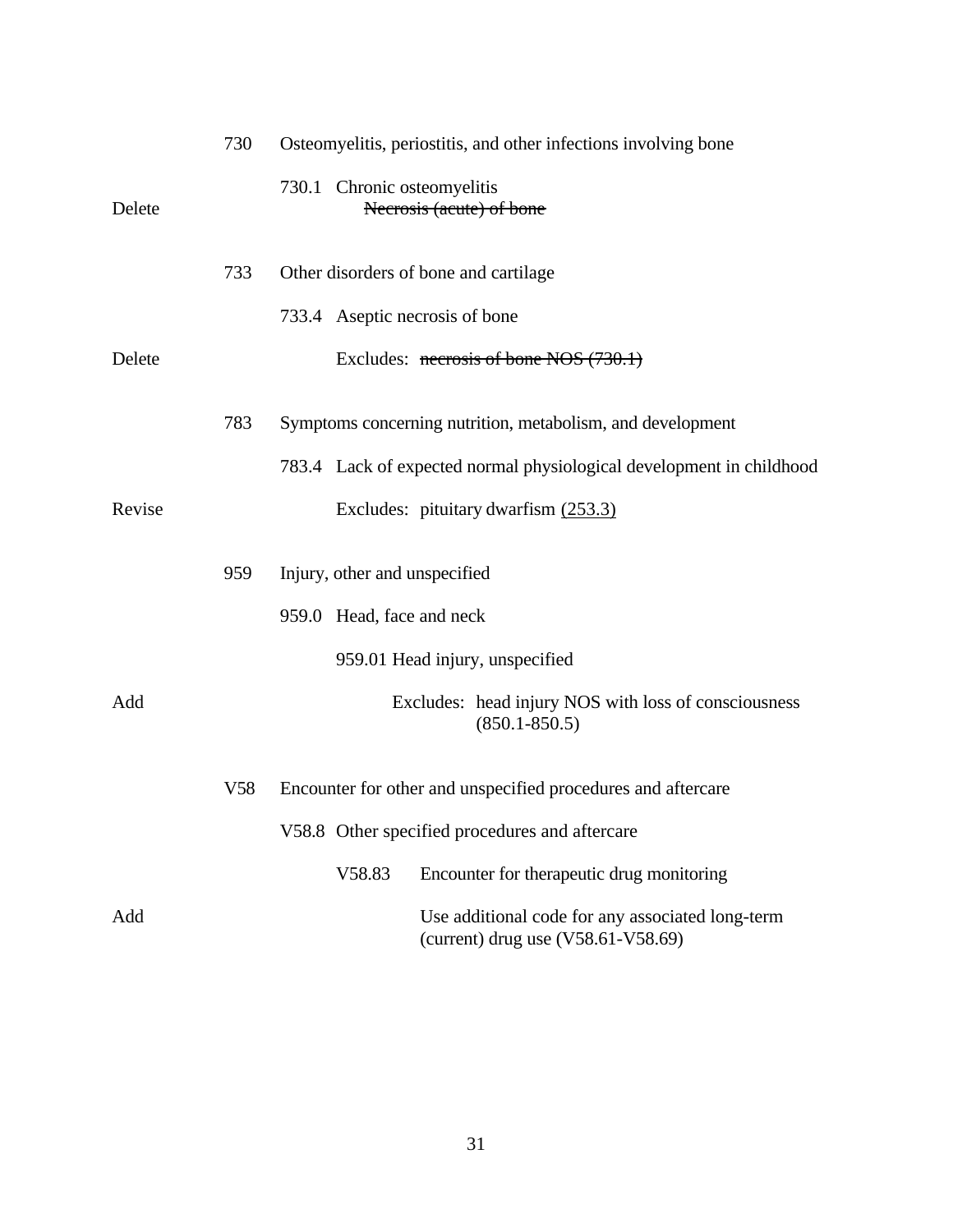# Addenda

# INDEX

|        | Abscess                        |  |  |  |  |  |
|--------|--------------------------------|--|--|--|--|--|
| Revise | cecum 569.5                    |  |  |  |  |  |
| Add    | with appendicitis 540.1        |  |  |  |  |  |
|        | <b>Blindness</b>               |  |  |  |  |  |
| Revise | day 368.10                     |  |  |  |  |  |
| Revise | acquired 368.10                |  |  |  |  |  |
| Revise | congenital 368.10              |  |  |  |  |  |
| Revise | hereditary 368.10              |  |  |  |  |  |
| Revise | specified type NEC 368.10      |  |  |  |  |  |
|        | Dehydration                    |  |  |  |  |  |
| Add    | with                           |  |  |  |  |  |
| Add    | hypernatremia 276.0            |  |  |  |  |  |
| Add    | hyponatremia 276.1             |  |  |  |  |  |
|        | Disorder                       |  |  |  |  |  |
| Add    | premenstrual dysphoric 625.4   |  |  |  |  |  |
|        | Enlargement,                   |  |  |  |  |  |
| Revise | Prostate (simple) (soft) 600.0 |  |  |  |  |  |
| Revise | Hemeralopia 368.10             |  |  |  |  |  |
| Delete | meaning day blindness 368.10   |  |  |  |  |  |
| Delete | vitamin A deficiency 264.5     |  |  |  |  |  |
|        | Hemophilia                     |  |  |  |  |  |
| Add    | acquired 286.5                 |  |  |  |  |  |
|        | Hyperplasia                    |  |  |  |  |  |
| Revise | prostate $600.9$               |  |  |  |  |  |
|        | Infection                      |  |  |  |  |  |
| Add    | Gardnerella vaginalis 041.89   |  |  |  |  |  |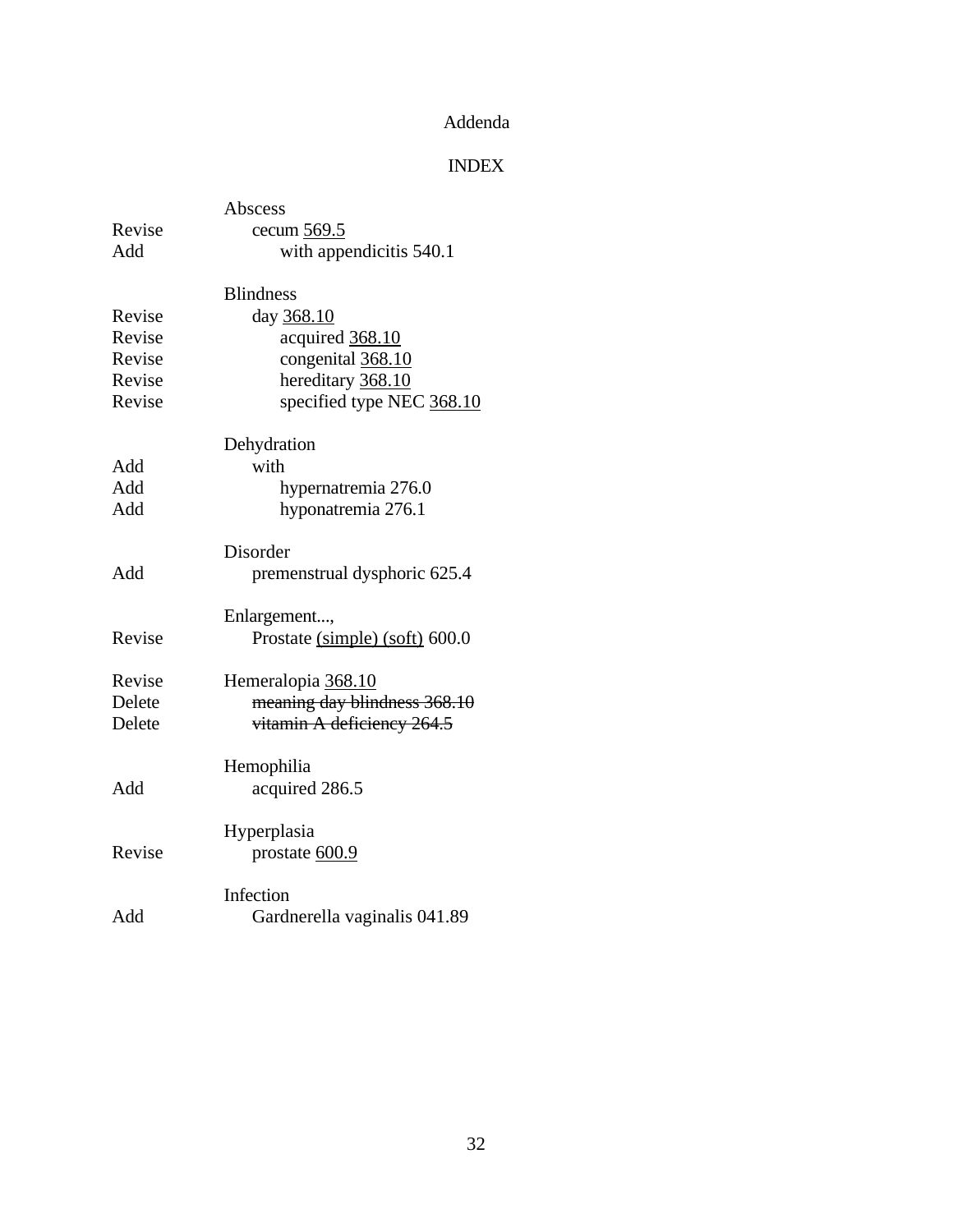|        | Injury                                        |
|--------|-----------------------------------------------|
|        | head NEC 959.01                               |
|        | with                                          |
| Add    | loss of consciousness (850.5)                 |
|        | Laceration                                    |
|        | uterus                                        |
| Revise | obstetrical trauma NEC 665.8                  |
|        | Neoplasm                                      |
|        | ear                                           |
|        | unspecified                                   |
| Revise | inner<br>239.8                                |
| Revise | middle 239.8                                  |
| Revise | Osteonecrosis (see also Osteomyelitis) 733.40 |
| Add    | meaning osteomyleitis 730.1                   |
|        | Pregnancy                                     |
|        | complicated (by)                              |
| Add    | cholelithiasis 646.8                          |
| Add    | gallbladder disease 646.8                     |
|        | Ulcer                                         |
|        | status                                        |
| Add    | without varicose veins 459.81                 |
|        | Syndrome                                      |
| Add    | acute chest 282.62                            |
| Add    | acute coronary 411.1                          |
| Add    | Velo-cardio-facial 759.89                     |
| Add    | with chromosomal deletion 758.5               |